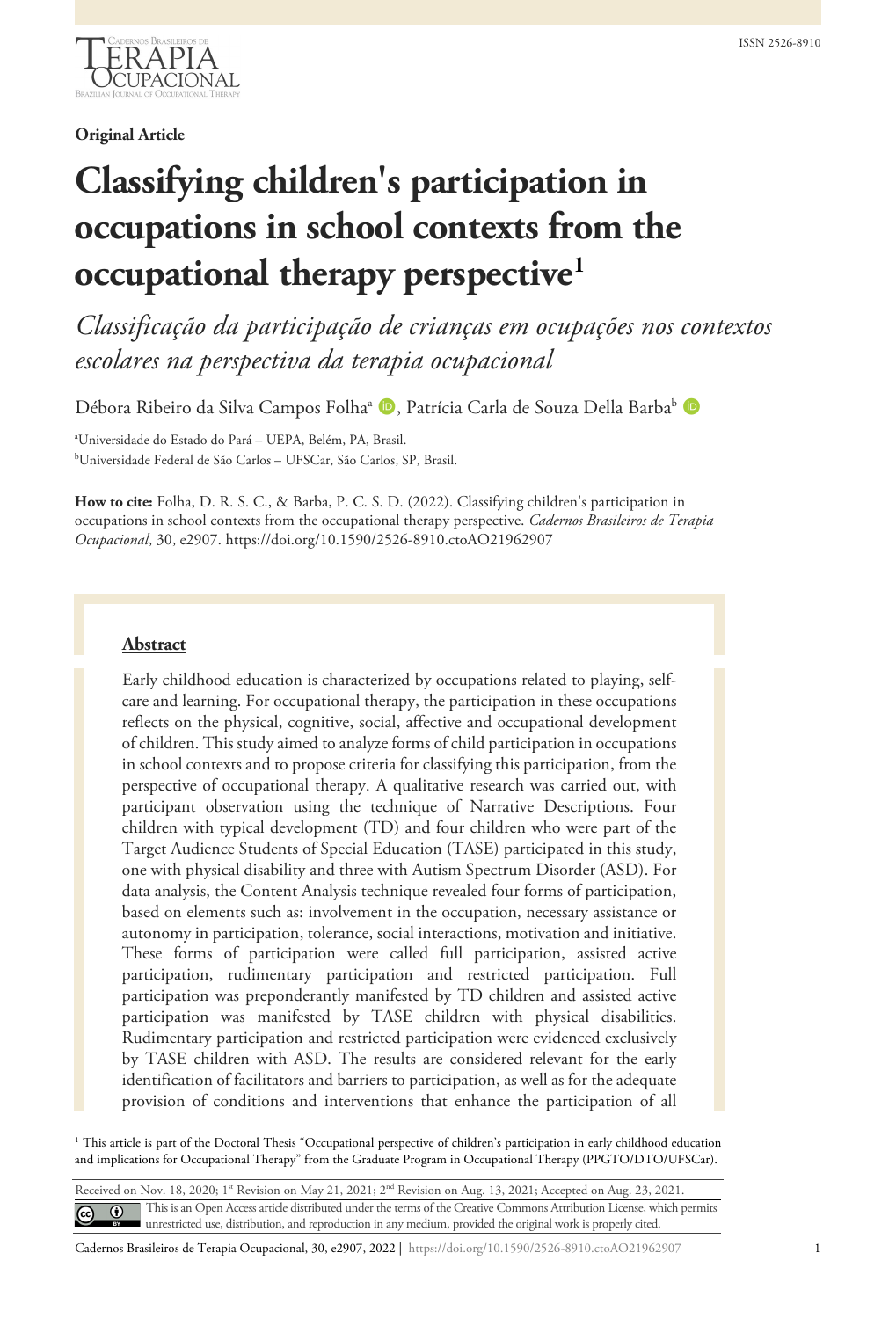children in school environments and for the strengthening and expansion of the work of occupational therapists in these scenarios.

**Keywords:** Occupational Therapy, Child, Child Rearing, Developmental Neuropsychological Assessment, Social Participation, Activities of Daily Living.

# *Resumo*

A Educação Infantil é caracterizada por ocupações relacionadas ao brincar, ao autocuidado e à aprendizagem. Para a terapia ocupacional, a participação nessas ocupações reflete no desenvolvimento físico, cognitivo, social, afetivo e ocupacional das crianças. Este estudo objetivou analisar formas de participação infantil em ocupações nos contextos escolares e propor critérios para classificação dessa participação, na perspectiva da terapia ocupacional. Foi realizada uma pesquisa qualitativa, de observação participante a partir da técnica das Descrições Narrativas. Participaram deste estudo quatro crianças com desenvolvimento típico (DT) e quatro crianças que faziam parte do Público-Alvo da Educação Especial (PAEE), sendo uma com deficiência física e três com Transtorno do Espectro Autista (TEA). Para a análise dos dados, a técnica de Análise do Conteúdo fez emergir quatro formas de participação, a partir de elementos como envolvimento na ocupação, assistência necessária ou autonomia na participação, tolerância, interações sociais, motivação e iniciativa. Essas formas de participação foram denominadas de participação plena, participação ativa assistida, participação rudimentar e participação restrita. A participação plena foi preponderante manifestada pelas crianças DT e a participação ativa assistida esteve relacionada à criança PAEE com deficiência física. Já a participação rudimentar e a participação restrita foram evidenciadas exclusivamente por crianças PAEE com TEA. Consideram-se os resultados relevantes para a identificação precoce de facilitadores e barreiras para a participação, bem como para o adequado provimento de condições e intervenções que potencializem a participação de todas as crianças nos ambientes escolares e para o fortalecimento e ampliação da atuação dos terapeutas ocupacionais nestes.

**Palavras-chave:** Terapia Ocupacional, Criança, Educação Infantil, Avaliação do Desenvolvimento Neuropsicológico, Participação Social, Atividades Cotidianas.

# **Introduction**

Child occupations are understood as intentional actions that children perform throughout their development (Folha & Della Barba, 2020; Abjornslett et al., 2015). When carrying out occupations with family, friends or other people, children begin to build an occupational repertoire that will allow them to develop different roles as a child by playing, studying, relating to other people and taking care of themselves (Mandich & Rodger, 2006).

Occupational therapists are professionals who consider, in their practices, the interaction of people with the environments they attend and with the occupations in which they are involved. Based on this, they can think of interventions that enable these people to perform occupations that they want, need to or that the community in general expects them to do.

Among the occupations frequently performed by children, this study highlights those related to school contexts. Resolution no. 500/2018 of the Federal Council of Physiotherapy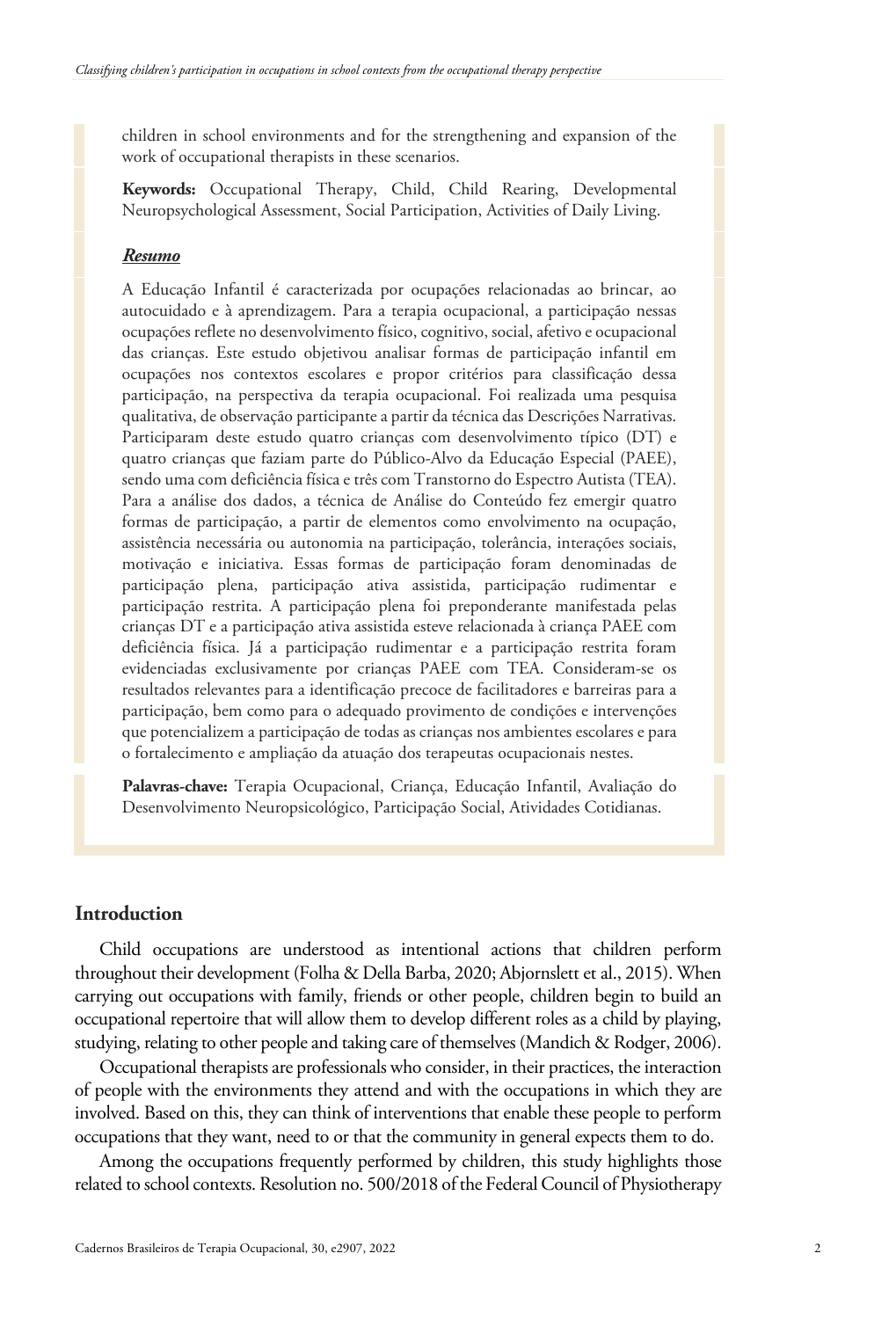and Occupational Therapy (COFFITO) recognizes the occupational therapist as a professional that is able to work in regular and/or special education in an inclusive perspective, in multifunctional resource rooms, and in other educational contexts, formal and non-formal, in all modalities, stages and levels of education (Brasil, 2018).

In this sense, the school environment presents itself as a context in which children carry out different occupations. In the daily practice of Early Childhood Education, children develop occupations aimed at playing, self-care and learning school content (Gartland, 2001; Mulligan, 2012). Participation in these occupations is considered to contribute to the child's physical, cognitive, social, affective and occupational development (Mandich & Rodger, 2006). Thinking about identifying and analyzing the participation of children with and without disabilities in occupations related to school contexts, this study discusses elements that allow classifying child participation in this context.

Participation in children's occupations at school and in the community is essential for their growth and development, as it is through them that children develop skills, engage in occupations and situations shared with other people, learn to express themselves, build values, learn to play the occupational role of student and develop aspects related to playing and interpersonal relationships (Law et al., 2006; Ziviani & Muhlenhaupt, 2006).

Thus, school contexts are structured around different occupations, which can constitute "school occupations". Authors who have carried out this discussion from an occupational perspective usually approach this concept from the types of occupations they performed in school contexts, namely: playing, self-care and formal learning (Gartland, 2001; Ziviani & Muhlenhaupt, 2006; Mulligan, 2012). In this study, school occupations are understood as:

> [...] occupations that make up everyday educational life and that promote learning, socialization and development through participation in them, as well as require this participation to promote learning, socialization and, therefore, the occupational development of students (Folha, 2019, p. 180).

Brazilian studies are already focusing on studying children's participation in school. Among the axes frequently studied are: environmental analysis and its implications for the development of children who attend day care centers, considering it an environment of protection for child development (Jurdi et al., 2017; Joaquim & Rizzo, 2018); contributions of occupational therapy to promote the inclusion of children with Autistic Spectrum Disorders (ASD) (Della Barba & Minatel, 2013), Cerebral Palsy (CP) (Rocha & Deliberato, 2012) and Attention Deficit Hyperactivity Disorder (ADHD) (Silva et al., 2012), among other target audiences, referring to consonant results related to increased child participation in educational activities and fostering dialogue with teachers, so that they develop activities adapted to the needs of students; perceptions of teachers and family members about the participation of children with physical disabilities in school (Oliveira et al., 2015; Zafani et al., 2016), occupational therapy actions for teacher training with a view to implementing inclusive education (Martinez et al., 2016; Folha & Carvalho, 2017).

Furthermore, research on occupational therapy school interventions have been observed with two main emphases: school performance and rehabilitation, having the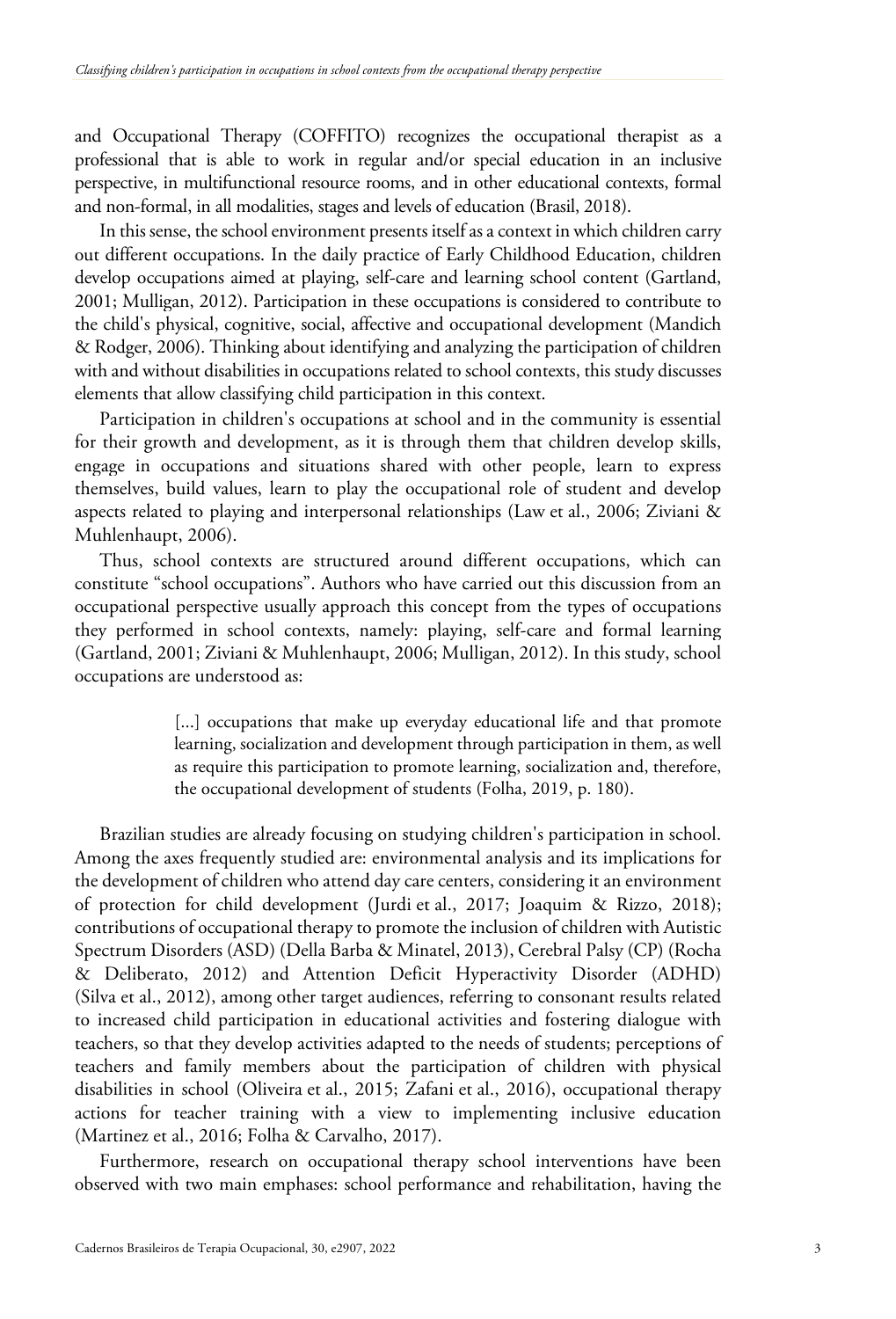school as the locus of observation and intervention, but focusing on functional performance. Some studies relate functionality to school performance (Pelosi & Nunes, 2011; Della Barba & Minatel, 2013); others prioritize aspects related to functionality and occupational performance (Carrasco, 2005; Moreira et al., 2014).

These interventions in the spaces of schools, although demonstrating a strong clinical-rehabilitative bias, collaborate to expand the fields of practice of occupational therapists. However, they often do not approach the discussion about child participation in school, as they focus on the study of specific skills and/or neuropsychomotor development, without considering children as occupational beings.

This study is based on the occupational perspective, characterized by understanding human beings as occupational beings, that is, people who are constantly involved in occupations that come to make up their daily lives. Furthermore, it is based on the belief that people have an intrinsic need to carry out occupations that are significant in their cultural and socioeconomic context.

This participation in occupations occurs regardless of age group and affects performance and human development. From this perspective, people also influence and are influenced by occupations that make up their daily lives, such as those related to self-care, social participation, education, work or leisure (Mandich & Rodger, 2006).

Regarding the adopted concept of participation, Law et al. (2006) conceive that, according to the literal definition, the term means, "to be a part of". From an occupational perspective, participation is both a process and a result of the interaction between people and the environments they attend. These authors consider that there are elements that directly interfere with participation, such as motor, social, communicative and cognition skills, in addition to the environments and the people who live with the children.

Thus, this study aimed to analyze forms of child participation in occupations in school contexts and propose criteria for classifying this participation, from the perspective of occupational therapy.

# **Method**

This is a study with a qualitative approach, which corresponds to the clipping of a Doctoral Thesis developed within the scope of a Post-Graduate Program at a Public University in the interior of the State of São Paulo.

#### **Location and participants**

Data collection was carried out in four Early Childhood Education Units (UEI) linked to the Municipal Education Department (SEMEC) in the municipality of Belém (PA), from June [2](#page-3-0)017 to January 2018<sup>2</sup>.

The sample of this research was constituted by: children of the Target Audience Students of Special Education (TASE), children regularly enrolled in UEI of SEMEC of Belém (PA), one per UEI; and children aged 4 and 5 years, with typical development,

<span id="page-3-0"></span><sup>&</sup>lt;sup>2</sup> The research project to which this study is linked was approved by a Research Ethics Comittee (CEP) with human beings of the Center for Biological and Health Sciences (CCBS) of the State University of Pará (UEPA), under opinion no. 1.8555.178. After the CEP approval, the Informed Consent Form was signed by the guardians of the participating children.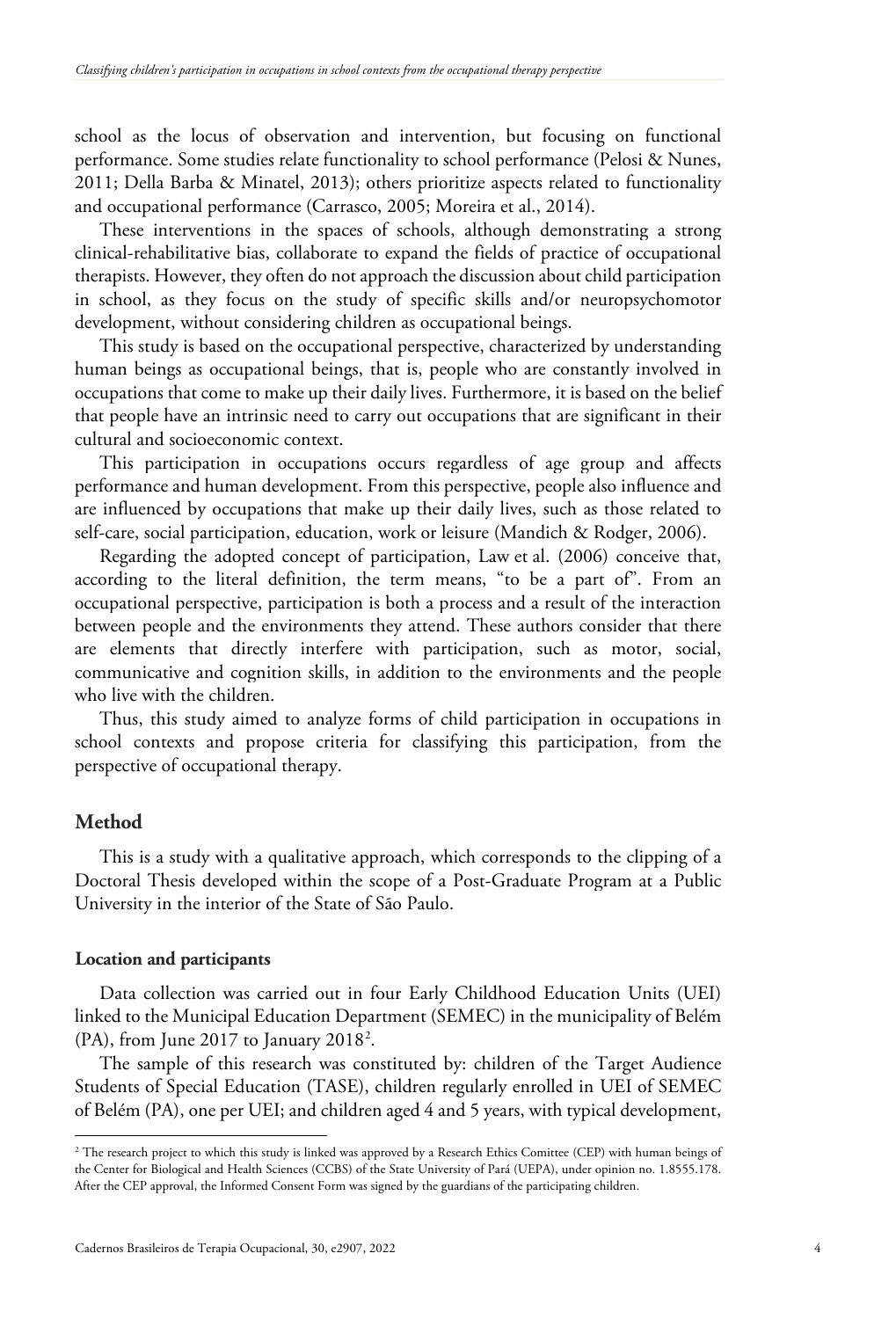regularly enrolled in UEI of SEMEC de Belém (PA), from the same class as the selected TASE child in each UEI, as shown in Table 1:

| Children <sup>1</sup>       |           | Age     | Gender | Uei | Diagnostic impression                              |
|-----------------------------|-----------|---------|--------|-----|----------------------------------------------------|
| <b>Children</b><br>$TASE^2$ | МG        | 5 years | Male   | А   | Congenital malformation of the upper right<br>limb |
|                             | F         | 5 years | Male   | B   | Autism Spectrum Disorder                           |
|                             | AM        | 4 years | Male   | C   | Autism Spectrum Disorder                           |
|                             | AL.       | 5 years | Female | D   | Autism Spectrum Disorder                           |
|                             | I         | 5 years | Male   | А   | Typical development                                |
| $TD^3$<br>Children          | PV        | 5 years | Male   | B   | Typical development                                |
|                             | <b>CE</b> | 5 years | Male   | C   | Typical development                                |
|                             |           | 5 years | Female | D   | Typical development                                |

**Table 1.** Characterization of children participating in the research.

**Source:** Own elaboration (2020). <sup>1</sup> Named from the initials of their names, in order to ensure the privacy of the study participants. <sup>2</sup> Target Audience for Special Education Children, based on the bralizian policies. <sup>3</sup> Children with Typical Development.

This study included children with typical development (TD) and TASE children, who were between 4 and 5 years old, and were regularly enrolled and assiduous in the educational stage of Early Childhood Education in the Municipal Education Network; they were also asked to present a medical certificate<sup>[3](#page-4-0)</sup>, in the case of TASE children; and whose legal guardians agreed with the child's observation, registering their acceptance by signing the Informed Consent Form for parents. Children who did not meet the aforementioned inclusion criteria or who had comorbidities, such as more than one disability, were excluded.

# **Data collection**

Participant observation was used as a field immersion technique for data collection. The requirement of rigor for careful observation led us to adopt the Narrative Description method (Bentzen, 2012) to capture the data related to children's behavior. This method consists of recording, continuously and in detail, what the child does and says, to themselves and in interaction with other people, environments or objects. The main purpose of the narrative record is to obtain a detailed and objective analysis of behavior without inferences, interpretations or evaluations. In this method, the recorded video or audio (and its subsequent transcription) can be used alone or in combination with written notes to record an ongoing analysis of the child's behavior.

The narrative description recommends that records must preserve descriptions of behavior, chronological sequences and contexts, with the following benefits in the context of Early Childhood Education: a) Lack of selectivity; b) Providing a full account of what occurred during the time that it was in a child's behavior stream; c) Understanding the context (scenario and situation), along with behavior; d)

<span id="page-4-0"></span><sup>&</sup>lt;sup>3</sup> Although it is agreed that the medical report should not be a requirement for children to enjoy the services of Specialized Educational Services (AEE), it was decided to adopt this inclusion criterion to ensure, for scientific credibility purposes, that there would be representatives of the TASE responsible for this research.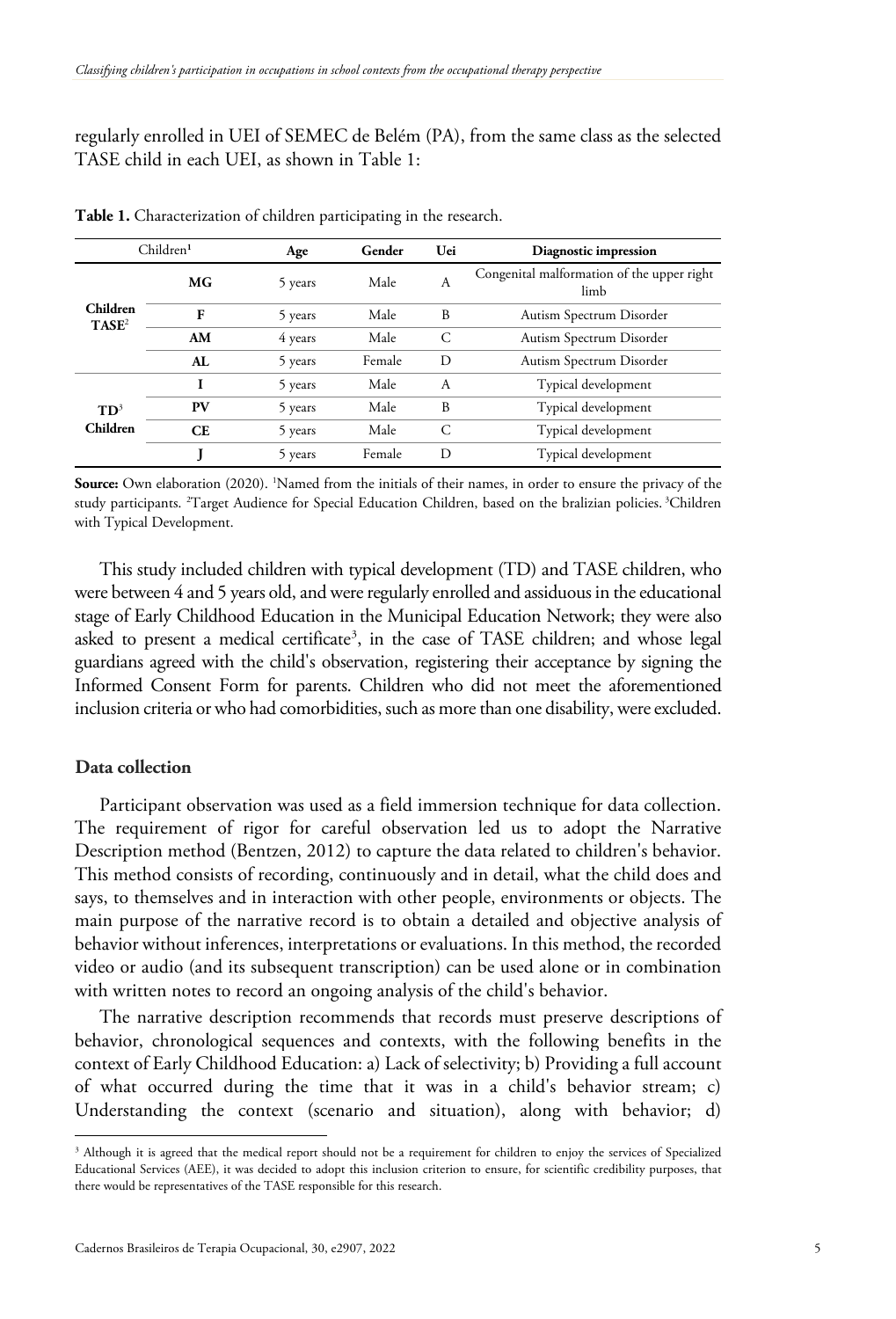Understanding of behaviors based on the situations experienced; and e) Capture of all behaviors and contexts under naturalistic conditions (Bentzen, 2012).

Data collection for this study took place from June 2017 to January 2018, from every Monday to Friday, in the morning shift in three UEI and in the afternoon shift in one UEI. The morning collection time was from 7:30 AM to 11:30 AM; in the afternoon, it was from 02:00 PM to 05:30 PM. The observation was recorded in audio, using a voice recorder, and written notes were also made at times when the audio recording would interfere with the development of school activities by the observed class.

This phase had the participation of the main researcher and three research assistants, who were trained by the researcher to use the narrative description method in three training meetings on the method. These meetings involved individual and collective training to use the method, in order to favor the standardization of observation and records, among all observers, ensuring the apprehension of as detailed information as possible about the observed reality. During the period of data collection, supervision and periodic monitoring of these research assistants by the main researcher were also carried out.

#### **Data analysis**

For the systematization and analysis of the research material, the thematic content analysis method was used (Bardin, 2011), and it involved three basic steps: pre-analysis, analytical description and inferential interpretation.

In the pre-analysis, narrative descriptions were organized, a process in which data collected in audio were transcribed and data collected in written notes were organized together in a Microsoft Word document for Windows files, by child and in chronological order. This movement produced a narrative description report of each child participating in the research. This step was carried out by the main researcher and the three research assistants.

In the analytical description stage, an in-depth reading of the narrative descriptions was performed, identifying themes, occupations, behaviors and other elements that were presented and repeated about each child. This movement started the codification, classification and categorization of occupations, routines, environments, observed behaviors and forms of participation manifested by the children, composing frames of reference capable of agglutinating the results of the study. This step was carried out by the main researcher and supervised by the research supervisor, who fulfilled the role of a professional expert to judge the relevance of the categories that emerged from the analysis.

Inferential interpretation, on the other hand, consisted of deepening the analysis of data derived from the previous phase, identifying the contents brought in each category and leading the researcher to establish relationships between the researched problem and the object of the study. This research excerpt brings results about the contents related to child participation and discusses them in the light of relevant theoretical references.

# **Results and Discussion**

This section brings together the research results that allow us to understand and analyze how children with Typical Development (TD) and children of the Target Audience Students of Special Education (TASE) participate in occupations related to Early Childhood Education. Likewise, it intends to integrate the discussion of these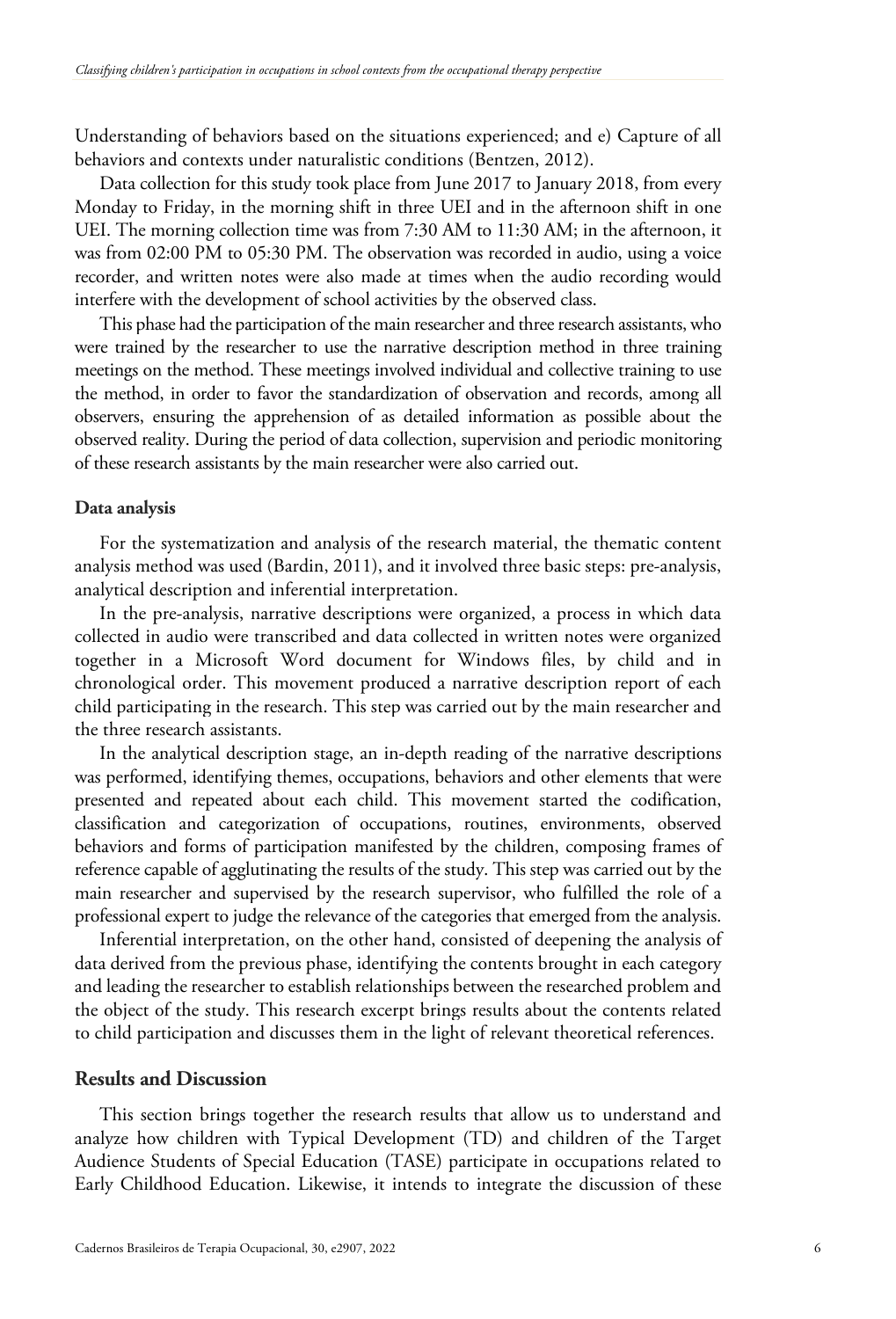results, contributing to the constitution of this field that is still under theoretical construction: the field of occupational therapy in school contexts.

In the childhood context, participation can be understood as the product of the progress of transactions between the child, the environment and their occupations (Law et al., 2006; Ziviani & Muhlenhaupt, 2006). The occupational perspective can favor the perception of different forms of participation. It allows recognizing elements that characterize this notion of belonging, such as social interaction and interest, initiative and motivation to engage in an occupation. Thus, it makes it possible to identify how each person participates in a given environment.

Current definitions of participation emphasize meaning, expanding the literal definition to understand participation as sharing, engaging, being active or experiencing something (Law et al., 2006; Chien & Brown, 2017; Lane, 2012). It is worth emphasizing that this study did not intend to explore meaning, as this term has a subjective dimension that cannot be grasped only by observation, requiring that it be self-reported by those who participate. As the age group of the participants in this research was between 4 and 5 years old, it was decided not to involve this dimension, given the methodological difficulty of apprehending self-reports from such young children.

It is worth considering that this study also did not aim to assess, measure or compare the participation of children with typical and atypical development, but, rather, to know the different forms of participation and characterize them, in a comprehensive perspective, based on the immersion experience in the daily life of Early Childhood Education.

Pontes et al. (2018) highlight the concept of activity pattern, characterized by regular or repeated performance, individual or collective, of groups of activities connected by similar characteristics and/or as socially established.

The reading of the research data, using the Content Analysis technique (Bardin, 2011), gave rise to four thematic categories, capable of configuring some patterns of activity, as participation profiles identified in the research, described in Table 2, as shown below:

| Type of participation                   | <b>Definition</b><br>Autonomous participation, minimally supervised, in which the children express mastery of<br>the necessary sequence to fulfill the tasks, understanding and obeying commands, showing<br>motivation, creativity, initiative and dexterity, in carrying out occupations.                                                                                     |  |  |  |  |
|-----------------------------------------|---------------------------------------------------------------------------------------------------------------------------------------------------------------------------------------------------------------------------------------------------------------------------------------------------------------------------------------------------------------------------------|--|--|--|--|
| <b>Full participation</b>               |                                                                                                                                                                                                                                                                                                                                                                                 |  |  |  |  |
| <b>Active assisted</b><br>participation | Active participation in consolidation, with motivation and initiative, moderately supervised<br>and at its own pace, adapted and flexible, according to the child's needs                                                                                                                                                                                                       |  |  |  |  |
| Rudimentary<br>participation            | Rudimentary and permanently supervised participation that, although involves motivation,<br>also involves a limited, impoverished, of imitation or repetitive occupational repertoire; or<br>even when the child does not express complete understanding and response to commands or<br>initiates participation, but interrupts it before reaching the purpose of the activity. |  |  |  |  |
| Restricted<br>participation             | Participation marked by supervision with frequent assistance and permanent and direct intervention<br>by the teacher (or the intern) or by dependence and/or non-performance of the activity.                                                                                                                                                                                   |  |  |  |  |

**Table 2.** Classification of children's participation in occupations in school contexts.

**Source:** Own elaboration (2020).

According to the results presented, it was found that full participation was observed as a characteristic of the participation of TD children. The active assisted participation was shown, predominantly, as a characteristic of the TASE child with physical disability.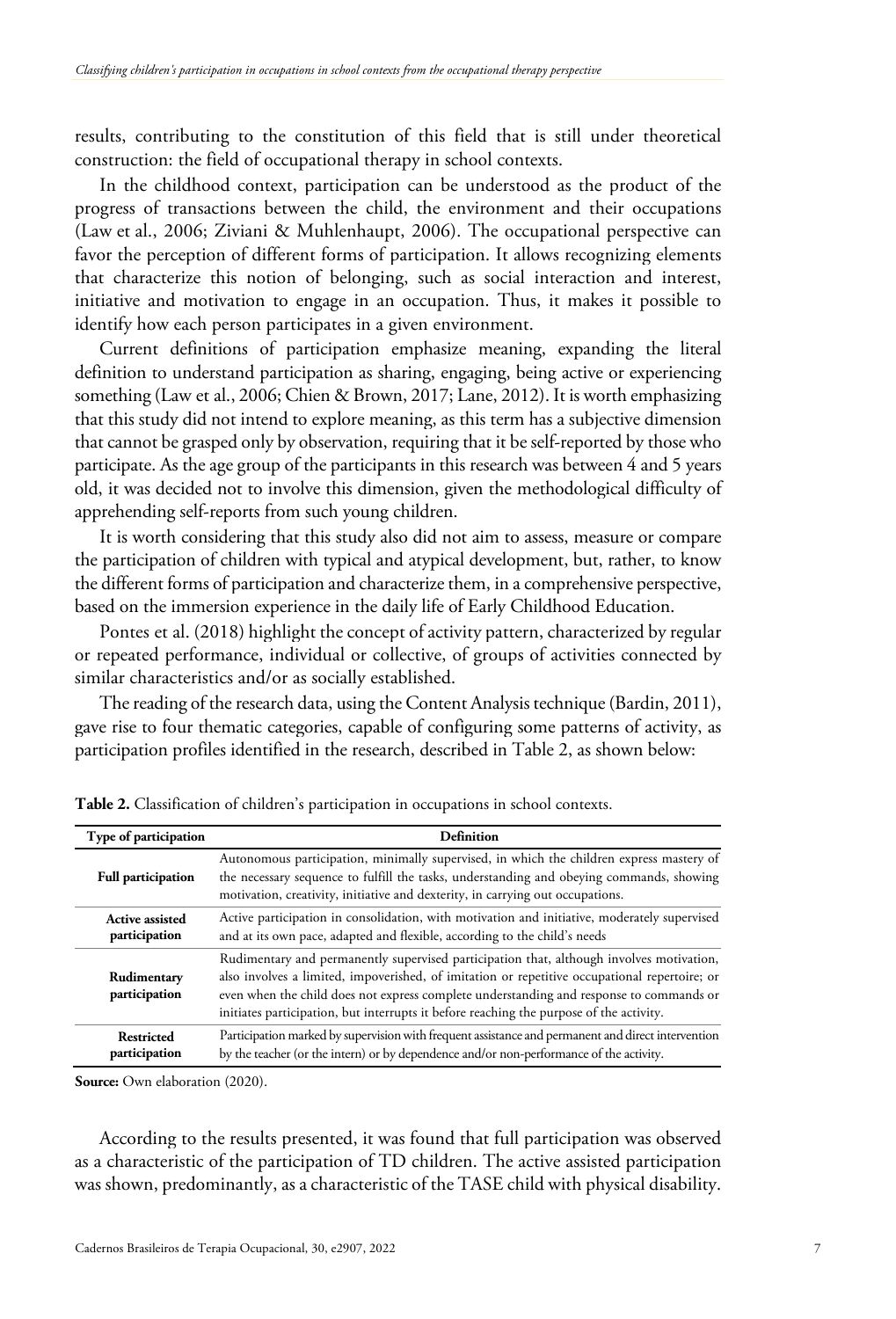Rudimentary participation and restricted participation were unique characteristics of TASE children with ASD.

The presentation of the results and discussion of this study are organized based on the three structural axes of Early Childhood Education: self-care, playing and formal learning.

The participation of children in self-care activities was observed in different environments: in the classroom, during activities such as dressing and undressing, drying, combing their hair, managing personal use materials, removing and putting on shoes and sandals; in the cafeteria, during food activities at snack time, lunch and dinner; and in the bathroom, during the shower, using the toilet, washing hands and brushing teeth.

Occupations related to self-care are conceptualized as basic self-care tasks – such as eating, using the bathroom and dressing –, also called Activities of Daily Living (ADL) in occupational therapy. Regarding them, it was possible to identify the close relationship of ADL with school contexts, which reinforces the intention of developing the occupational perspective for the work of occupational therapists in this field (Gartland, 2001; Mulligan, 2012).

Playing, in the occupational perspective adopted in this study, appears as the main occupation performed during childhood and corresponds both to an end in itself and to a means for the acquisition of skills and for occupational engagement in other occupations that will become structuring in children's everyday life (Bundy, 2012; Lynch & Moore, 2016). In addition, Brazilian educational legislation advocates the transversality of playing as a structuring and guiding axis for early childhood education practices (Brasil, 2009).

Ferland's (2006) perspective understands playing as an action to incorporate, in which pleasure, curiosity, a sense of humor and spontaneity are characterized, designating a behavior chosen freely and from which no specific performance is expected. Thus, playing involves pleasure, discovery, mastery of reality, creativity and expression. This author considers that playing involves different performance components, with emphasis on sensory, motor, cognitive, affective and social components.

Also called learning session or situation, formal content learning activities refer to pedagogical activities that intend to teach a certain content. They were advocated from the National Curriculum Framework for Early Childhood Education (RCNEI – Brasil, 1998) and ratified by the National Curriculum Guidelines for Early Childhood Education (Brasil, 2009).

They provide for the direct intervention of the teacher so that the children have contact with different knowledge that is both based on the teachers' proposals and on listening to the children themselves. This teacher's intervention is advocated aiming at the expansion of children's abilities to appropriate concepts, social codes and different languages (Brasil, 1998).

Next, participation patterns from these three structuring axes are discussed, analyzing them from an occupational perspective.

#### **Full participation**

The participation of TD children in school occupations was called within the scope of full participation.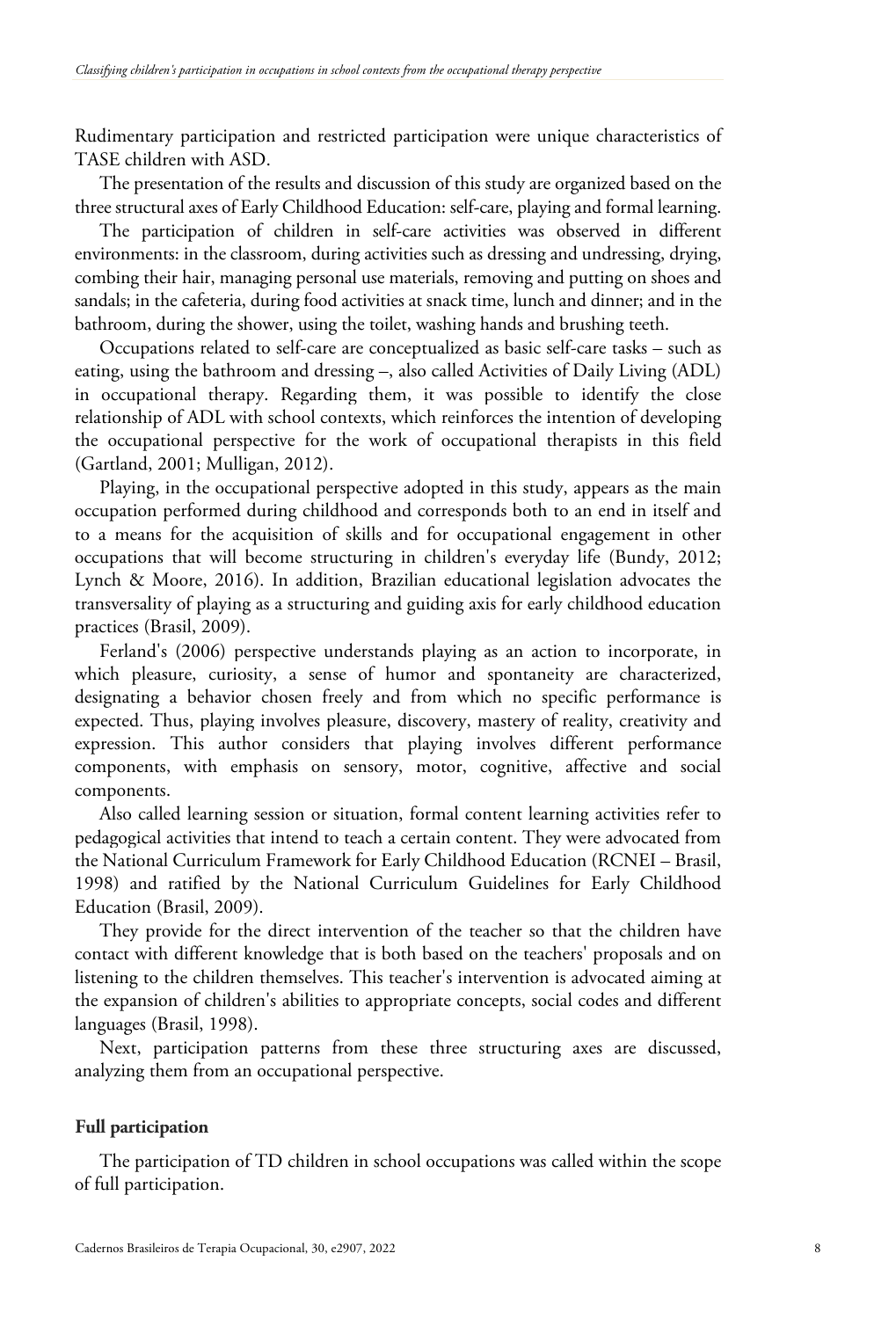In occupations related to self-care, this full participation, mostly autonomous and minimally supervised, can be illustrated by the following excerpts from the narrative descriptions, about the moment of undressing:

> *10:01 AM – The teacher calls up the girls to change their clothes. J grabs the backpack, removes the towel and hangs the backpack back in the corresponding space, removes the clothes, folds them, puts them under the chair and wraps herself in the towel* (J, November 29, 2017).

> *9:56 AM – The teacher announces bath time. CE takes off his clothes, shirt first and shorts later, and grabs his robe, putting it on. He puts on his robe, zipping it up, and waits for his turn to be called to take a bath* (CE, November 10, 2017).

In moments of hygiene, this autonomy was also observed, in the face of an activity supervised by the teacher:

> *10:24 AM – J takes off the towel and puts it under the sink, turns on the shower faucet, wets herself by jumping. The teacher asks the girls to turn off the shower, puts liquid soap in their hands and advises them to scrub their body parts well, mentioning them (armpits, groin and neck). J scrubs as instructed, then turns on the shower and rinses off, talking to the other girls. 10:33 AM – J turns off the shower, grabs her towel from the sink, dries herself off* (J, November 29, 2017).

The dressing moment was also marked by the full participation of the TD children, who demonstrated, in addition to dressing skills, ability and habit in managing their own belongings:

> *10:17 AM – After the shower, the teacher hands over I's clean underwear, he puts the towel on his left shoulder and wears the underwear while standing up, balancing himself, looking at the garment on both sides and choosing the correct one to wear. Then, he wraps himself in the towel. 10:27 AM – The teacher starts to distribute the clothes, always asking whom each piece belongs to by showing them to the students. I identifies his clothes, gets up, picks them up with the teacher and puts them on, sitting down, talking to a colleague, deftly and quickly* (I, February 5, 2018).

During meal times, full participation can be explained in the following excerpts:

*10:10 AM – All the children are sitting in the cafeteria, the teacher distributes the dishes with food, PV holds his plate and puts it on the table, takes the spoon with his right hand and eats, slowly, while talking to a colleague. 10:15 AM – The teacher distributes fruit (oranges cut in half), PV takes it from the tray, puts it in his mouth and crushes it with both hands, sucking. He sticks his finger in to pull out the fruit stone and goes back to eating* (PV, December 6, 2017).

*10:40 AM – The teacher delivers the dishes with food (rice, shredded chicken and black beans), I eats without talking, observes the colleagues. He asks for more chicken, the teacher gives him more, he goes back to eating while making a* "hum,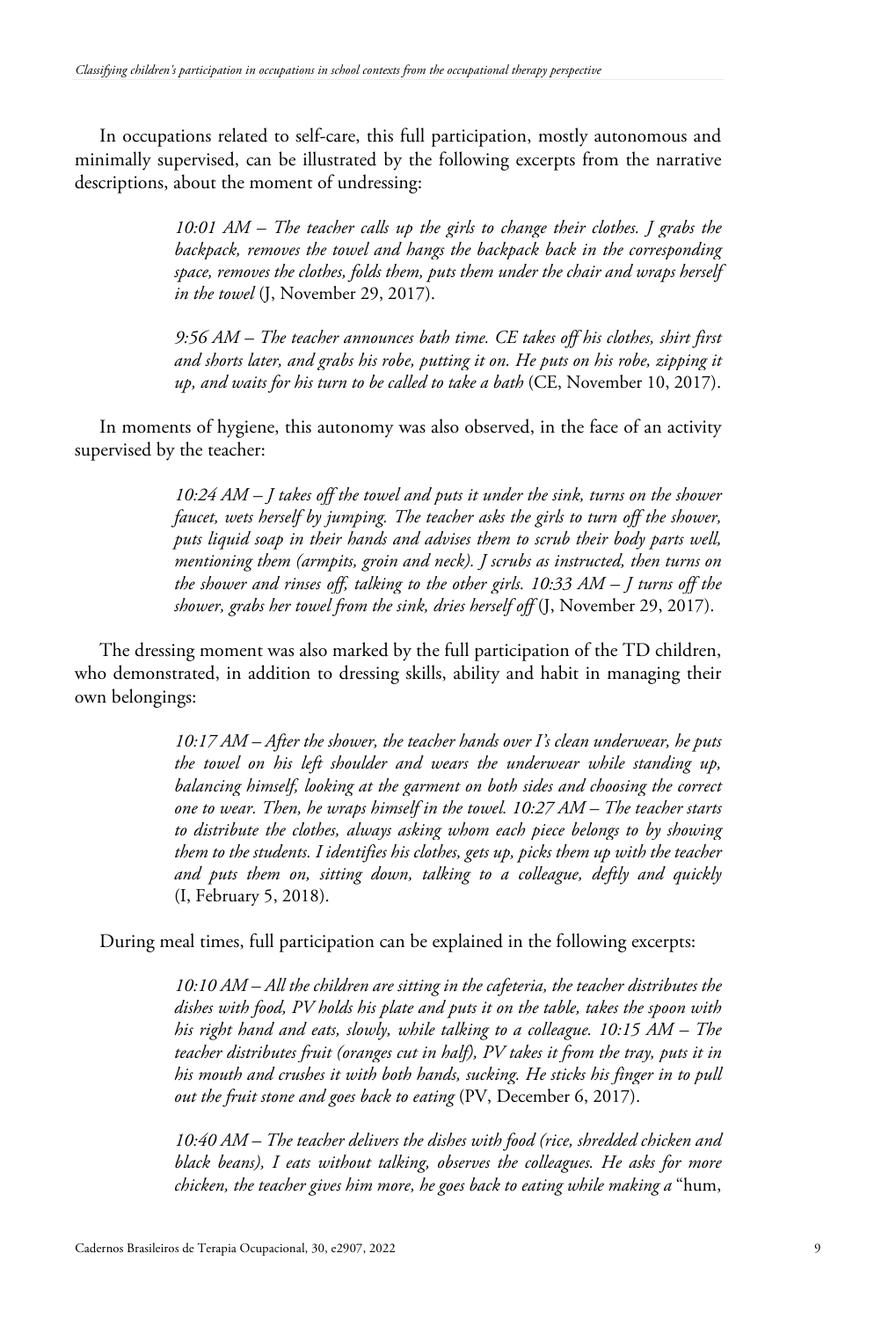hum, hum, hum" *sound and rotates the plate with his left hand, with the spoon in his right hand. He pinches the beans and puts them in his mouth. 10:51 AM – I finishes the meal and waits for his colleagues* (I, January 29, 2018).

Studies that have already been carried out indicate that the acquisition of skills to carry out occupations related to self-care occur at the age of 4 and 5 years (Mulligan, 2012; Shepherd, 2012). These data corroborate the full participation of the TD children participating in this study and who are in this age group.

It is important to recognize the need to provide opportunities for children to experience such participation, so that children who do not have the opportunity to do so, even if they are typically developing, can demonstrate other forms of participation. Thus, it can be thought that TD children tend to have more opportunities than TASE children to practice the skills required for self-care, as studies frequently suggest this conduct by the family and other caregivers (Chapparo & Lowe, 2012; Chapparo & Hooper, 2005).

As for participation in occupations related to playing, the TD children also showed full participation, as illustrated in the following excerpts from the narrative descriptions:

> *The children are close to the table, sitting on chairs or standing. PV is standing up, putting together pieces of assembly, and says he has assembled a* "flying car", *and makes flying movements with his arms. PV disassembles the car and fits the parts together differently, referring to building a bus. Then he makes movements on the table, sliding the assembled toy* (PV, November 22, 2017).

> *The teacher organizes the children leaning against the walls to run a race. She fills balloons and gives them to the girls, explaining that they must walk with the balloon between their legs, without dropping or pooping them; if the balloons were to be dropped, they they had to put them between their legs again, in order to walk to the finish line. The children start the dispute, two by two, while the others are sitting on the floor with their backs to the wall. The children cheer, shouting for the participants' names. J competes with a colleague and wins the race. Students run to her and hug her* (J, November 20, 2017).

Although restricted to the MG child, it was also possible to observe moments of full participation in the TASE children's play, as exemplified by the excerpts from the narrative descriptions of MG, below:

> *09:44 AM – Playing in the open area, MG sees a child from another class with a dinosaur toy, approaches him and asks if he can play along. The other boy allows, MG smiles happily, grabs the dinosaur, hits it on the ground, drags it to the chair and other spaces in the park. 09:48 AM – He picks up the dinosaur, walks through the park, then decides to sit further away, plays alone with the toy, points at people, hits the ground, walks with the toy, picks up a flower petal from the ground and puts it the dinosaur's mouth. 9:55 AM – A colleague approaches MG and asks to play with him, he agrees and the two play sitting down. MG drags the toy away, runs and smashes it, while his colleague watches and they talk and laugh. 09:58 AM – MG puts the dinosaur on the slide, then he slides too. Repeats the game with the dinosaur on the slide several times* (MG, September 13, 2017).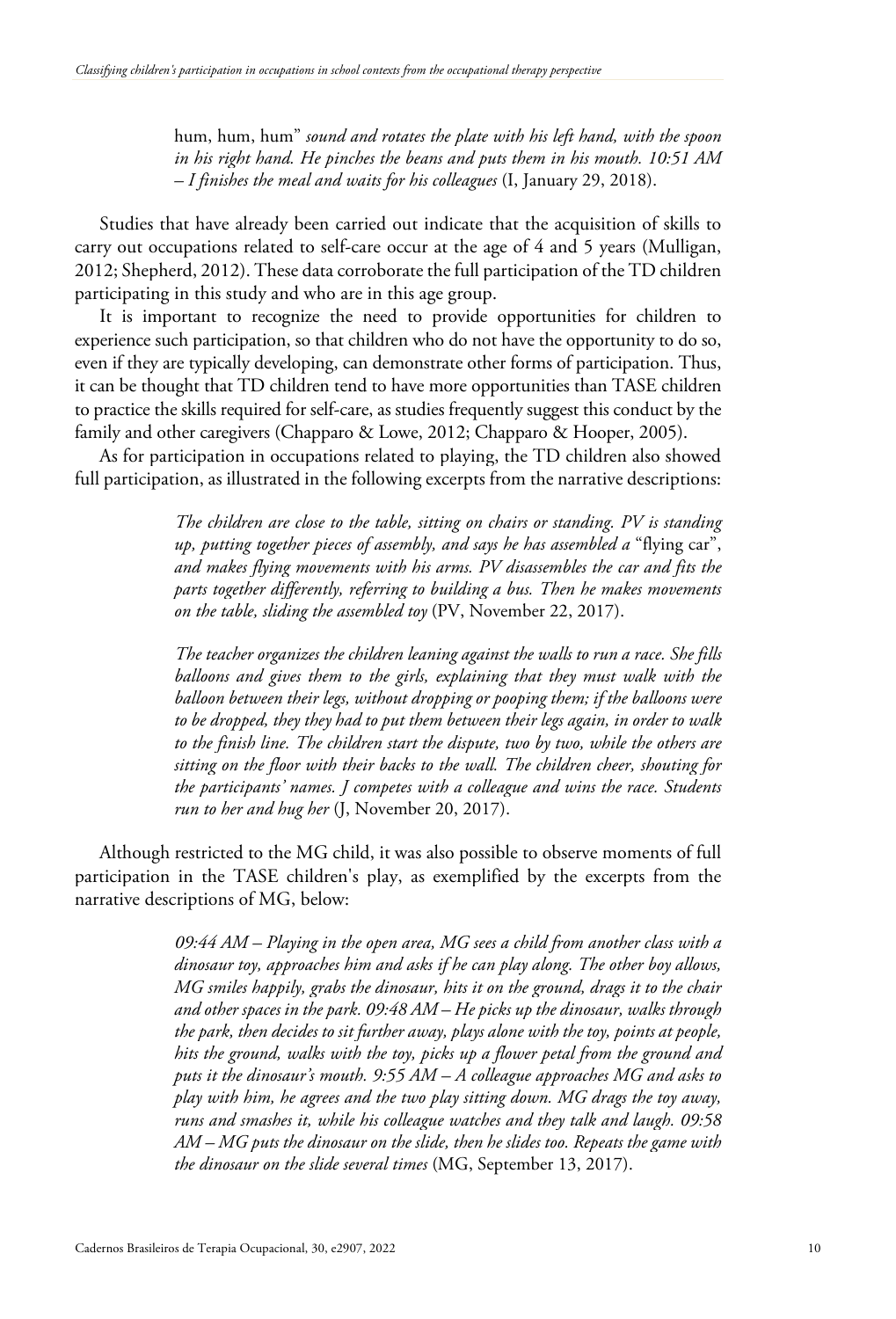*04:25 PM – The teacher gathers small groups around each table and distributes puzzles over them. She guides the children to assemble it in teams. Thus, groups of 4 children gather around each table. MG handles the parts and assembles some. He uses his left hand to move the piece to the place where it will be placed in and uses his right hand to crumple and, in fact, place it in. He seems to be quite involved in the activity, tries to put the pieces together, not always right, but he is entertained and seems motivated to carry out the assembly* (MG, August 30, 2017).

In occupational therapy, playing is a natural enhancer of child development. Through it, the child experiences pleasure and discovery, develops mastery of reality and creativity, and learns to express themselves (Ferland, 2006). Some researches, carried out in the field of occupational therapy, highlight the centrality that playing occupies in early childhood education practices and the contributions of occupational therapists in this area (Gartland, 2001; Graham et al., 2014). In addition, some studies have already pointed out the benefits of the occupational perspective in this sense, considering it capable of approaching the child in its entirety, contemplating the complexity involved in educational processes in early and second childhood (Case-Smith, 2001; Davis & Polatajko, 2006).

Emmel et al. (2001) consider that adults have a fundamental role as mediators of games, enhancing the child's relationship with the environments they attend. This mediation includes: 1) the organization of spaces for children's games and experiences, establishing rules and conditions for the development of activities; 2) Helping in the distribution of roles, allowing children to acquire autonomy in an environment of security, trust and affection; 3) Helping children, showing them how to proceed through gestures and verbal instructions in interactive situations and providing them with experiences and discoveries; 4) Encouraging everyone to participate safely; 5) Observation of the group and the possibility of working with the difficulties encountered; 6) Offering materials and suggesting activities; 7) Encouraging the organization of games, mediating problems that the group cannot solve by themselves.

Both in relation to self-care and playing, the TD children showed full participation, while the TASE children, with the exception of MG, varied their forms of participation among the three other categories of participation.

Similar characteristics were noticed regarding the participation of TD children in formal learning activities, showing full participation, as narrated in the excerpts from the narrative descriptions, below, during the pedagogical round and the learning sessions:

> *08:53 AM – The teacher sings songs that are immediately sung along by the children. PV participates and smiles in some parts of the songs, singing along with the children, paying attention to the mural with images of printed songs. Then, the teacher calls him up to choose a song on the panel, he gets up and chooses* "Escravos de Jó". *08:58 AM – The teacher and the children continue to sing, this time with choreographies. PV sings along to all the songs, smiling and performing all the choreographies* (PV, November 22, 2017).

> *8:44 AM – The teacher distributes papers to the children and announces the task, which was to draw the character from the story of the day before* ("Coração tum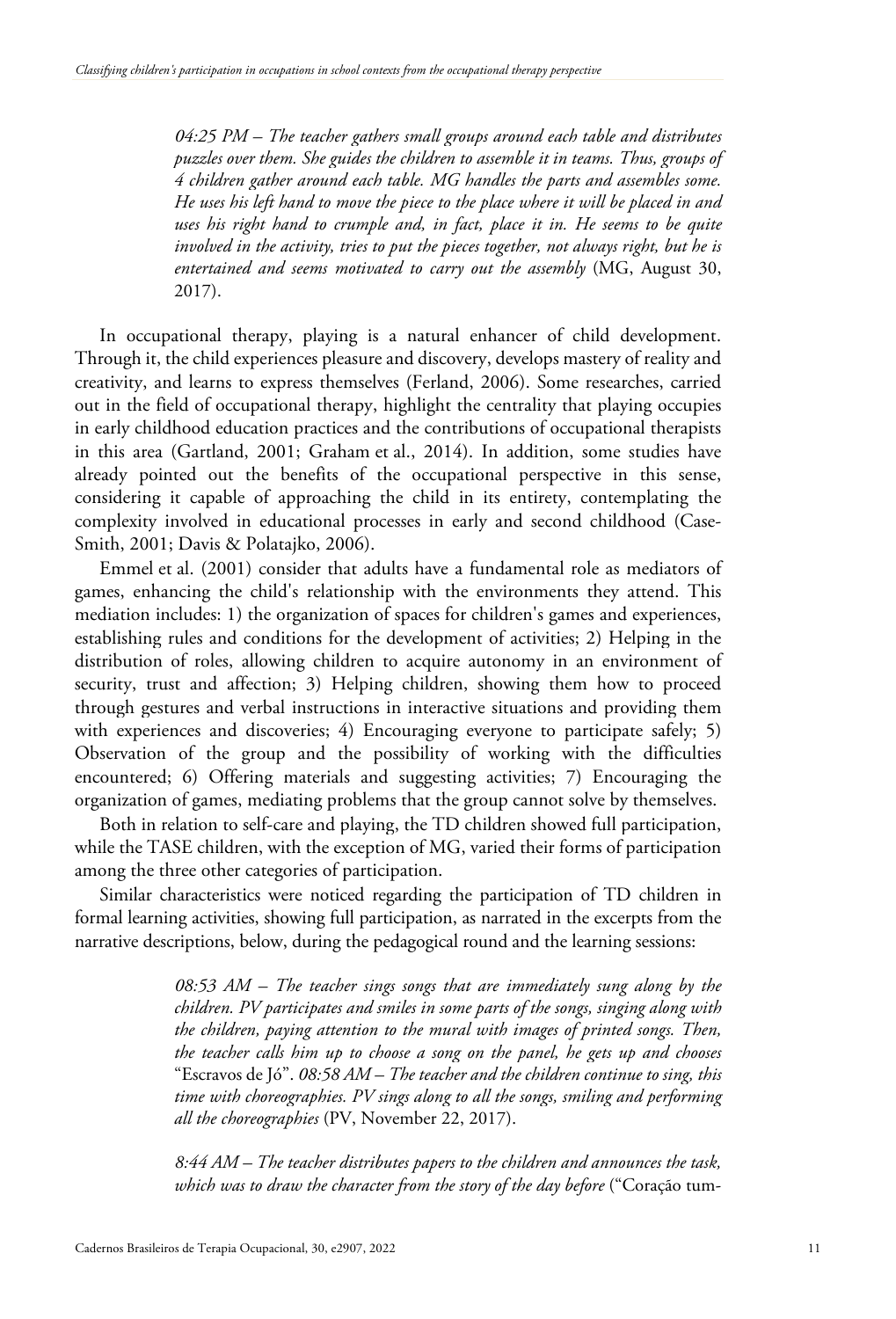tum"). *She also distributes crayons with different shades of red. I holds the sheet to the table with his left forearm and holds the red crayon in his right hand. He paints slowly, first painting the edges, then filling in the figure. Then, he scratches the center harder and says the drawing is done. 8:58 AM – The teacher then distributes cutout EVA squares, and drips glue onto the drawing, guiding the children to glue it along the outline of the heart. I holds the sheet on the table with his fingertips and glues it to completion, apparently focused* (I, January 31, 2018).

#### **Active assisted participation**

As for most TASE children, participation in self-care activities was characterized in two predominant ways: assisted active participation or restricted participation. Active assisted participation was predominant in the MG child:

> *3:50 PM – The teacher turns on the showers, MG gets wet. The teacher distributes shampoo on the heads of all students. She puts shampoo on MG's head, telling him to scrub himself. He obeys, uses both upper limbs, both hands, deliberately, to wash his head. The teacher begins to distribute liquid soap in the children's hands, instructing them to soap their bodies. MG joins hands to receive his quantity of liquid soap and begins to spread it over his body, using both hands. Partially soapy, the teacher turns the shower on again and directs them to wash themselves. The children finish their baths and the teacher starts to distribute the towels. MG takes his towel with his left hand and starts to dry himself off. The teacher helps him put on his underwear, lowering the clothes so that he can put his legs on them. For the other children, she just handed the underwear for them to wear. She then helps him wrap the towel around his body to return to the classroom. The other boys wrapped themselves in their towels* (MG, August 23, 2017).

As only the MG child evidenced assisted active participation in formal learning activities, in this study, physical disability was revealed as a minor impediment to the participation of children in Kindergarten, when compared to ASD, based on the participation of MG. This may be related to the type of physical disability presented by the child participating in the study, unrelated to impairments in mobility and cognition, as other studies have identified physical disability as a proportionally limiting condition for the participation of children in school contexts (Pfeifer et al., 2011; Graham et al., 2014).

Regarding the TASE children's type of play, there was motivation for involvement and an active participation assisted in different moments of free play, although with an impoverished or repetitive play repertoire. The following excerpts explain these situations:

> *8:00 AM – The teacher passes the tables distributing a puzzle per table and the children start handling the pieces to assemble them. 8:10 AM – AL approaches the teacher, who pulls out a chair and places it beside her, calling her to sit down. AL sits in that chair. She handles the pieces of the puzzle, tries to assemble them, the teacher congratulates and motivates her. She manages to fit 4 pieces together. Occasionally, she picks up a single piece and explores it with both hands in front of her face, arms bent and elbows on the table. Sustains interest in this exploration for approximately 5 minutes* (AL, August 31, 2017).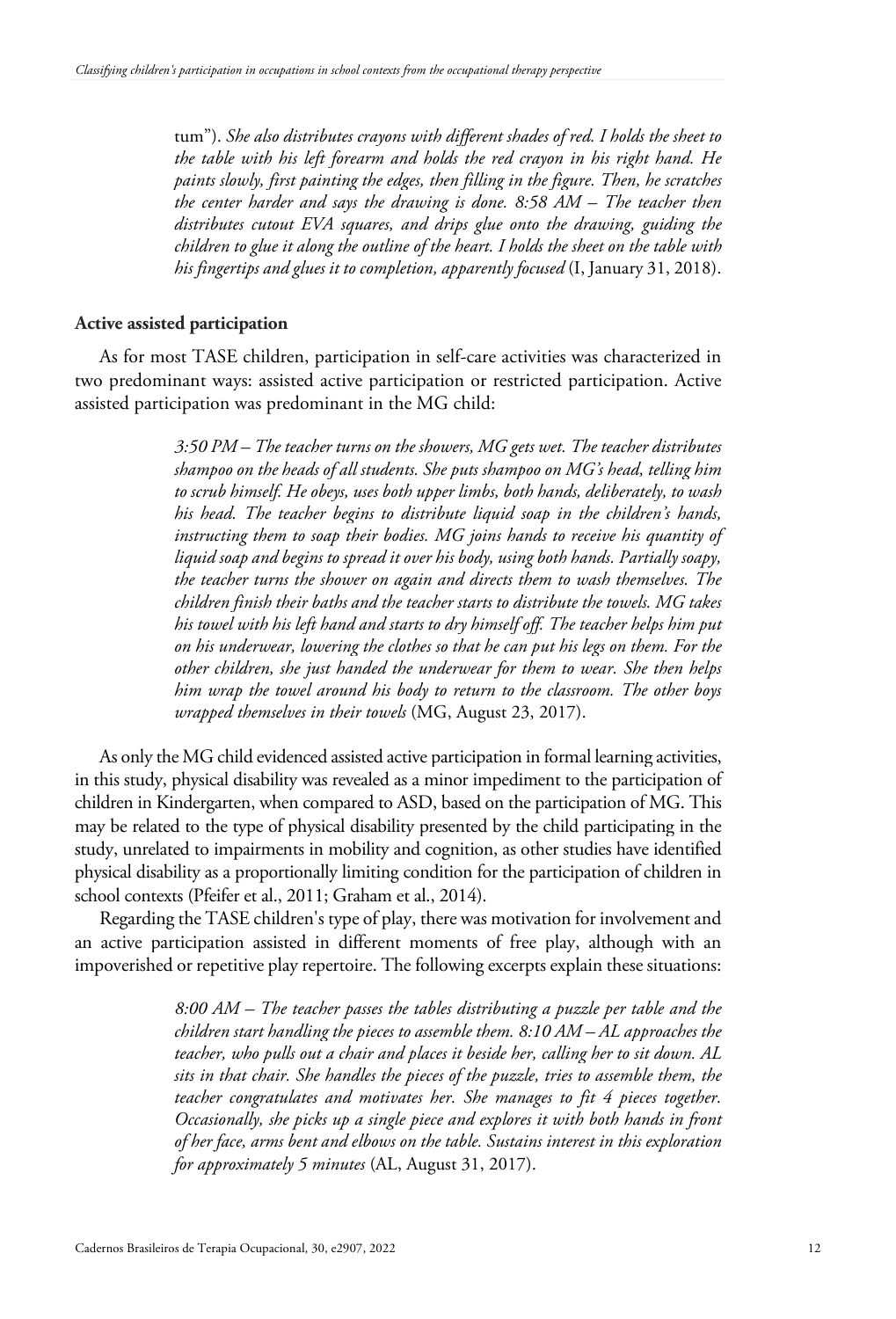*9:40 AM – The intern takes a bowling game, with 6 pins and a ball, and calls F to play with it. She places the pins on the ground and extends her arm with the ball so F catches and throws it, knocking the pins down. F looks at it, catches the ball and throws it towards the pins, but does not drop any of them. She repeats the action 2 times and he throws the ball again both times. The second time, he drops 3 of the pins, but each time he jumps up and down, smiling and clapping whenever he throws the ball, to which the intern celebrates* (F, June 21, 2017).

The need to promote the participation of children in occupations related to playing at school presupposes the collaborative work of occupational therapists together with teachers in the context of Early Childhood Education. This need has already been identified and addressed by occupational therapists in previous studies (Chapparo & Lowe, 2012; Sant'Anna, 2016).

Among the types of play, it is possible to observe that TASE children with ASD commonly expressed more effective participation in more concrete play, to the detriment of symbolic play. Symbolic play refers to the way of playing characterized by make-believe and abstraction, signaling cognitive skills developed and consolidated to represent everyday experiences, with imagination and creativity, through play, which may also be related to more complex skills that are still under development by TASE children with ASD (Rutherford et al., 2007; Hobson et al., 2013; Fiaes & Bichara, 2009). Also with regard to concrete play, as the excerpts from AL and F make explicit, adult mediation is often necessary to promote participation, even if assisted.

Active assisted participation was also observed in TASE children during occupations related to formal learning, as mentioned below:

> *8:28 AM – The teacher distributes paper and crayons to each child. AM immediately holds the paper when handed out by the teacher. AM starts taking chalk by chalk and scribbling the paper quickly, forcefully, even though the teacher tells him to paint slowly to avoid breaking the chalk. He changes crayons, paints with several, breaks a few. The teacher approaches him, advises him to paint slowly again. She holds her hands over the crayons and lightly makes tractions on the paper. Then, she walks away and AM continues scratching the paper with the crayons. Sometimes he hold a pencil in each hand. Paints strokes in general. The other children paint environments and people* (AM, August 28, 2017).

> *8:55 AM – The UEI teachers organize themselves to carry out collective painting activities in the backyard. One of the teacher distributes brushes to all children. AM takes paint and applies it to a brush, walks to the panel that is nailed to the wall and makes strokes with the brush. He repeats this process repeatedly, picking different colors and painting with his right hand. Children make circles, faces and other scribbles. AM draws only lines, which shows that he is well focused on this activity* (AM, August 23, 2017).

The participation of TASE children with ASD in learning sessions also suggests the need for an occupational perspective that analyzes occupational engagement and ways to promote it, aiming at an effective participation of all children in educational environments, as well as achieving the goals of learning.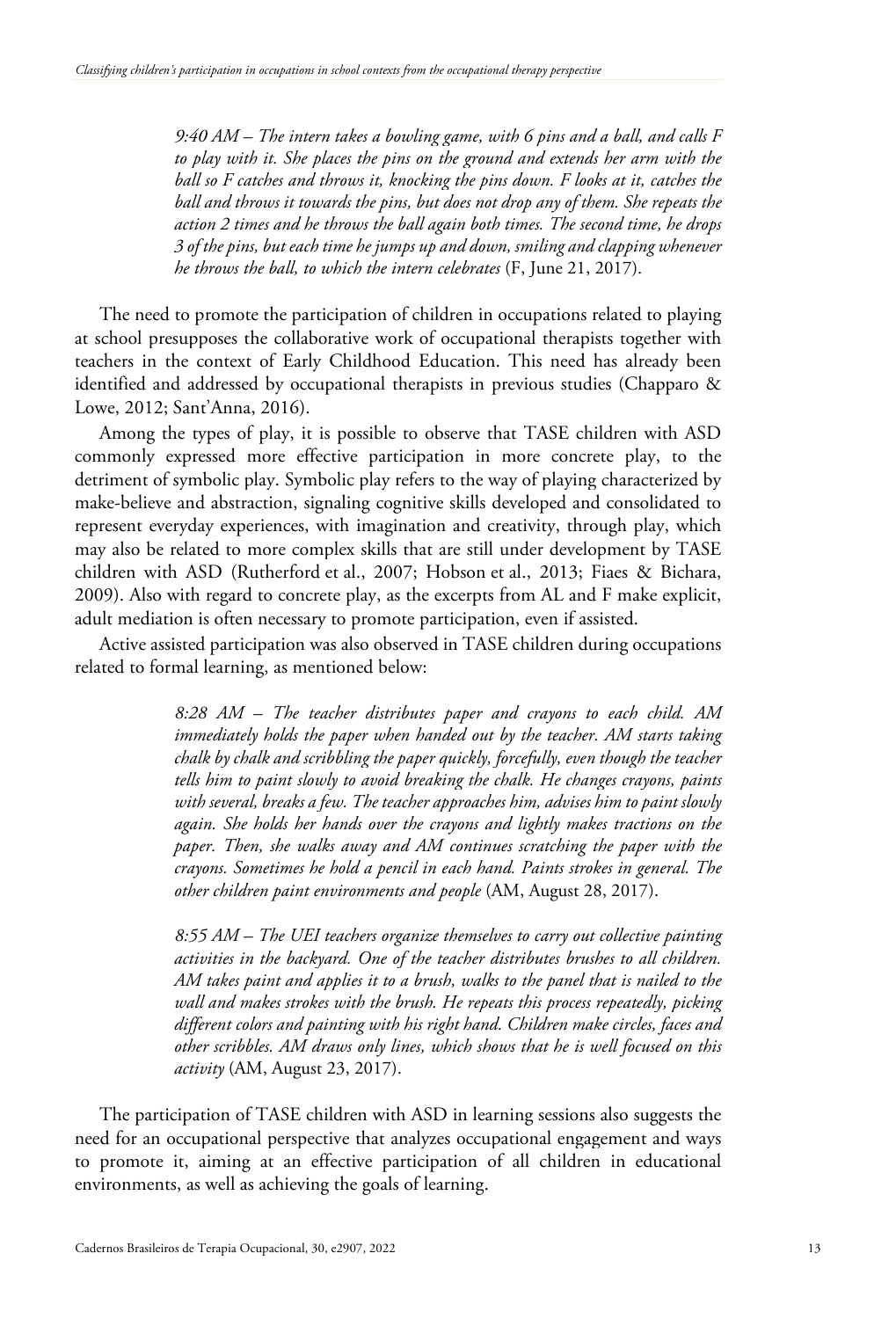This process suggests an effective pedagogical planning for the provision of Specialized Educational Services (AEE) in Early Childhood Education (Brasil, 2015), with a view to facilitating the participation of TASE students in educational activities. It is up to the AEE teacher to identify the needs and abilities of each child based on a case study, in order to propose ways to eliminate existing barriers. With this information, this teacher will be able to prepare a specialized/individualized educational service plan that will guide the actions of child care. For the development of these actions, this document provides that the AEE teacher should seek to strengthen an "intersectoral support network for the integral development of children" (Brasil, 2015, p. 5). Occupational therapists are professionals known to be able to compose this intersectorial team (Brasil, 2018).

#### **Rudimentary participation**

On the other hand, the types of rudimentary and restricted participation of TASE children were predominantly observed in AL, F and AM and characterize a participation marked by a permanent and direct intervention by the teacher (or the intern, in the case of F) or even by dependence.

The following excerpts show the rudimentary participation found during occupations related to self-care:

> *11:00 AM – F walks around the cafeteria, back and forth. The intern calls him to wash his hands at the sink in the cafeteria itself. He walks to the sink and stands in front of it, raising his arms and placing his hands under the faucet. She turns on the faucet and he wets his hand. She splashes liquid soap on his hands and he rubs them briefly and then leaves his arms outstretched, resting on the counter, and waits for her to finish the wash. So she does* (F, June 23, 2017).

> *9:45 AM – After showering, the teacher leads the children back to the room. The children's clothes are on the tables in the classroom. When they return to the classroom, the teacher calls AM and puts on his diaper, while he manipulates his shirt, which is inside out, trying to place his arm in an uncoordinated way. The teacher, after putting on the diaper, takes the shirt from his hands and hands him the shorts, giving him a verbal command for him to wear it. AM takes the shorts with both hands, as if he were going to put them on. He remains with the clothes in his hands, while the teacher organizes the towels for the children who are already dressed and watches him, repeatedly giving him the verbal command to get dressed. After much insistence by the teacher, he starts to lower his clothes, trying to put one of his legs in the corresponding hole, but he loses balance several times, and gives up. The teacher crouches down beside him, directing what he must to do get dressed and he obeys. He supports one of his arms on the teacher's leg and tries to put one of his legs in the shorts, still unsuccessfully. He sits on the floor and finally manages to get one leg into his shorts, albeit in the wrong side. The teacher then helps him by placing the leg correctly, in the correct hole, and he dresses the other side. Then he stands up, with his shorts at the knee, lifts them up and closes the Velcro in place of a zipper. Then, the teacher puts the blouse through the neck hole and directs him to finish dressing, putting his arms in there. He puts his left arm in correctly,*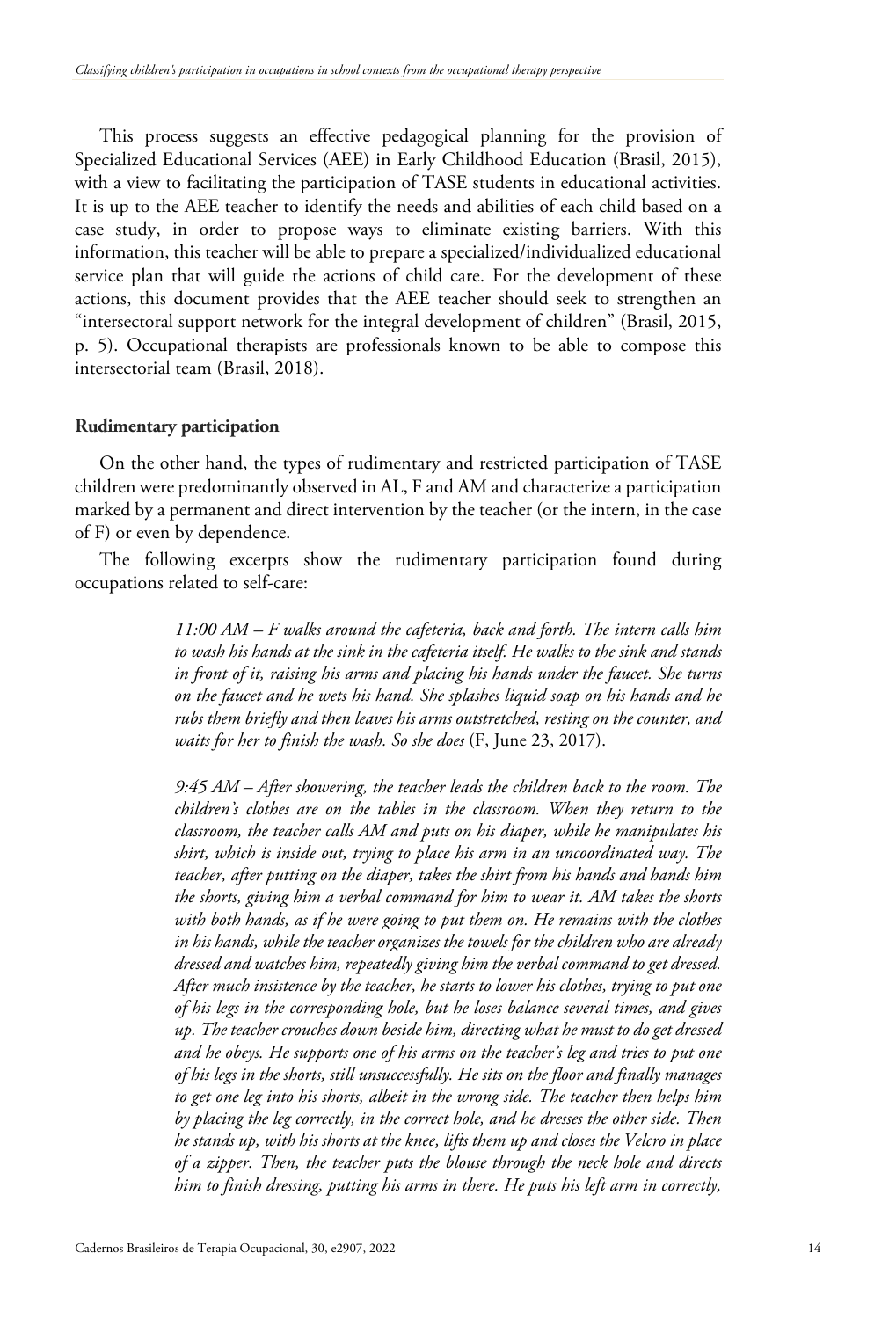*but puts his right arm in the same hole as the neck's. The teacher calls him up and helps him dress his right arm correctly* (AM, August 17, 2017).

Although authors find that the performance of occupations related to self-care occurs at the age of 4 and 5 years (Mulligan, 2012; Shepherd, 2012), some studies emphasize aspects that can influence these acquisitions and, consequently, the child's participation, such as the existence of disabilities, environments that are not development-promoting and adults that mediate these occupations and that develop them for children instead (Shepherd, 2012; Hemmingsson et al., 2003).

Rudimentary participation was also observed in the learning sessions:

*9:00 AM - At the time of roll call, children must recognize and pick up the name tag. The teacher leaves AL's name on the table and calls her. The teacher points out which name she should get, but she gets another one. Then the teacher says* "no, AL, that is your name". *And hands the correct name into the child's hands. AL takes her name and puts it in the call panel diagonally. The teacher adjusts the fit on the panel while saying* "very well, AL" (AL, September 20, 2017).

*8:20 AM – The teacher distributes cards with the children's names on the floor in the middle of the circle in which the children are sitting. Each child must recognize their name, written on the corresponding tag. One of the children points out AM's name, but he does not recognize it when it is his turn. A classmate recognizes the card and points to it, which AM goes and takes* (AM, September 4, 2017).

The predominance of characteristics prior to those expected for their age group (Ferland, 2006) suggests the need for greater investments in promoting opportunities and mediation so that these children have an effective participation, with motivation, so that they can develop initiative and social interaction in play situations in the school environments. In addition, the very coexistence and reciprocal interaction of these TASE children with the TD children in educational practices already represents possibilities for expanding this playful repertoire, from the imitation and assimilation of new skills through social interaction and playing.

It is considered that the results of this study point to a confluence of factors that may have interfered with the participation of TASE children, such as: the need for mediation as assistance and training, rather than performed by the adult as caregiver; the provision of adapted conditions for each child according to their needs and abilities; and the provision of environmental conditions for learning and carrying out self-care activities with increasing autonomy by TASE children.

#### **Restricted participation**

Restricted participation was observed exclusively in TASE children with ASD, as exemplified by excerpts referring to self-care occupations:

> *10:35 AM – The girls go to the bathroom together, led by the teacher and each wrapped in a towel. When they reach the bathroom, the teacher collects the towels and they all go to the showers, except for AL, who remains beside the teacher. The*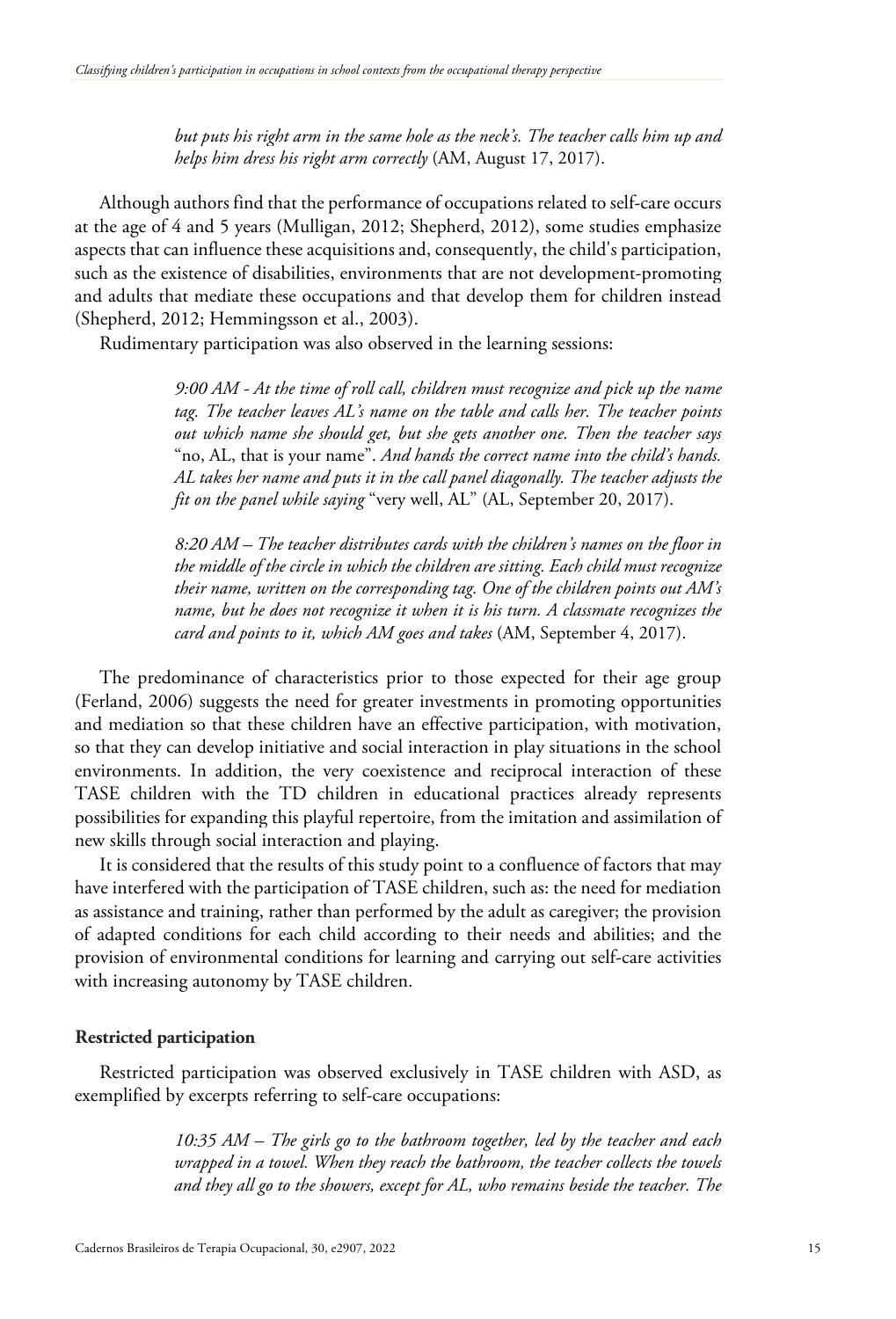*teacher wets her and AL smiles. The teacher soaps AL's body and commands her to soap her arm and then her legs. She partially scrubs the soap. The teacher soaps a little more, then washes and dries her off* (AL, September 5, 2017).

*7:35 AM – The children indicate that AM is defecated. The teacher checks it, suspending his blouse, and confirms the information. AM does not seem to notice what is going on. He only gets up to go to the bathroom when the teacher gently pulls him by the arm* (AM, August 28, 2017).

For Mulligan (2012), children of preschool age generally continue to require some level of supervision for reasons of safety, supervision or assistance. It can be seen that, with TASE children, this supervision, and often mediation, occurs for reasons of need for assistance.

When a child manifests a severe disability, independent performance in occupations is often challenging. Many of them can be completed with adaptive devices or only partially performed by the child. In these cases, caregivers (family members or, in this case, teachers) need guidance so that they can assume the role of mediators during times of dressing and feeding, for example (Shepherd, 2012). This mediation provided by the caregiver tends to involve the child in these occupations, making them feel like they are actually a part of it.

In addition to the degree of severity of the disability, family values and patterns of interaction also contribute to variations in the level of independence of young children, so opportunities to practice self-care skills and reinforcement for such behaviors, such as dressing independently or manage belongings, are variable (Mulligan, 2012).

Other excerpts bring findings of the restricted participation of these same children in occupations related to playing:

> *8:00 AM – The teacher guides each child to grab a toy and sit at one of the tables to play with it. All the children get up and start walking towards a big toy basket that is in a corner of the room. Each one chooses a toy and sits at one of the tables. AM walks with the children towards the area of the room that has tables and chairs, without picking up any toys. He sits in a chair, against the wall, outside the tables. He sits cross-legged on the chair while the children play at the tables. He is silent, alone, looking at the tables where the children play next to him. 8:07 AM – AM keeps watching the kids playing. The teacher notices that he is sitting without a toy and asks him*: "AM, where is your toy?". *He looks at her and smiles, not responding. He sat without a toy, silent, just watching the children playing* (AM, August 17, 2017).

> *10:15 AM – Children play sitting at tables. The teacher fills a balloon and hands it to AL. She picks it up, gets up, manipulates it, squeezes it, then lets go. Then she walks and tries to leave the room, but the teacher calls her and distracts her again with the balloon, throwing it into the air. AL looks at it and tries to catch it. She gets distracted for a moment, but then tries to leave the room again. The teacher calls her, says again that she* "cannot", *AL looks at her, whimpers and vocalizes. The teacher leads her to the table, along with the other classmates, who assemble a puzzle. She is initially interested, leaves the teacher's lap and sits in the chair beside her, handles the pieces, tries to put them together, but cannot assemble any. The*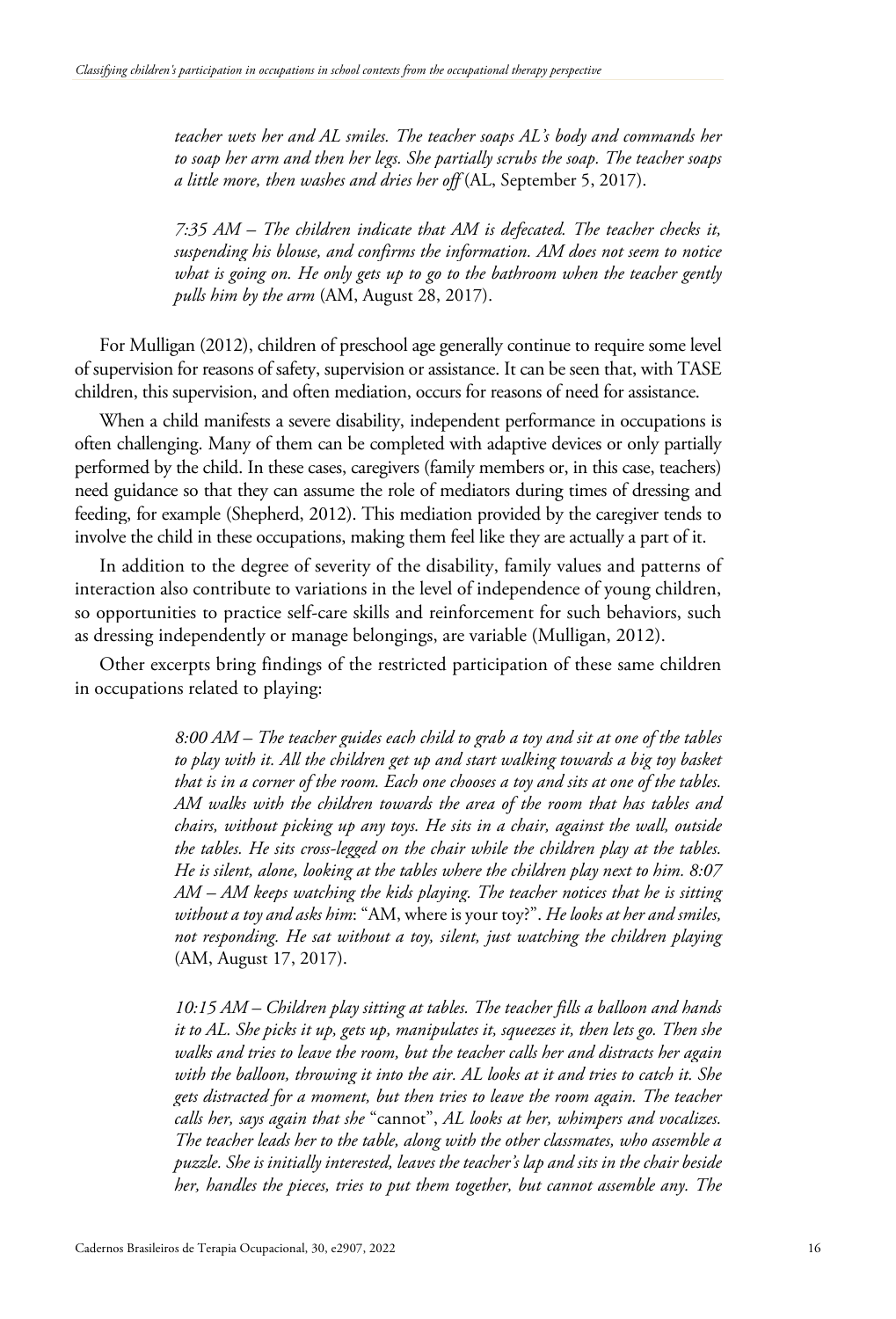*teacher helps her. After approximately 2 minutes, AL gets up, walks around the room, returning to the teacher's lap, and is welcomed* (AL, August 24, 2017).

Ferland (2006) describes that there are play behaviors that are observable in preschool children. Approximately between 18 months and 3 years old, children demonstrate playing behaviors related to repetition, exploration, imitation, acquisition of a sense of ownership, pretending, being with other children, starting to share toys and asserting themselves as a person in interaction with the environment. Between 3 and 6 years old, children's games are expected to involve the attitudes of imagining, dressing up, drawing, socializing and collaborating.

Based on this framework, we observed that the playful attitude of TASE children with ASD showed a restricted personal playful repertoire for what is expected for their age group. This suggests that TASE children, especially those with ASD, need environmental conditions and mediation to promote their participation in playing, in the context of Early Childhood Education. Some of these aspects have already been addressed by other research in the field and suggest results compatible with the findings of this study (Murdock & Hobbs, 2011; Memari et al., 2015; Klinger & Souza, 2015).

Also, the restricted participation of TASE children was recorded during the learning sessions:

> *9:17 AM – The teacher introduces the activity of the day and advises all the children to organize themselves in front of the television to listen to a song about the letter P. The children sit and AL is walking around the room. 9:20 AM – The video starts and the teacher places a chair for AL in the front row and calls her to sit. She obeys and sits down, looking at the television. The is played once. The second time, the teacher pauses it in each scene, to explore the images and the words with the letter P. The children interact verbally with the teacher's questions. AL looks at the television, at the ceiling and walls of the room, at her colleagues. She does not verbalize or look at the teacher while she explains, shows the objects with the letter P and asks questions* (AL, September 19, 2017).

This result indicates the need for support, adaptation and mediation by an adult, in order to favor participation and, consequently, learning. The situations of mediation between TASE teacher and student are fundamental for the effectiveness of the TASE child's participation in school activities, according to Oliveira & Araujo (2019), who highlight examples of pedagogical mediations from an activity planning with space organization, from time, materials and, fundamentally, with strategies capable of contemplating the use of communication in order to promote interaction.

Despite the data that point to a restricted participation of TASE children, it is considered that the criticism should not fall on this profile of participation, even less on the diagnoses presented by them, but on the need to provide conditions, such as structure, environments and material and human resources to enhance this participation.

# **Final Considerations**

With the objective of analyzing forms of child participation in occupations in school contexts and proposing criteria for classifying this participation, from the perspective of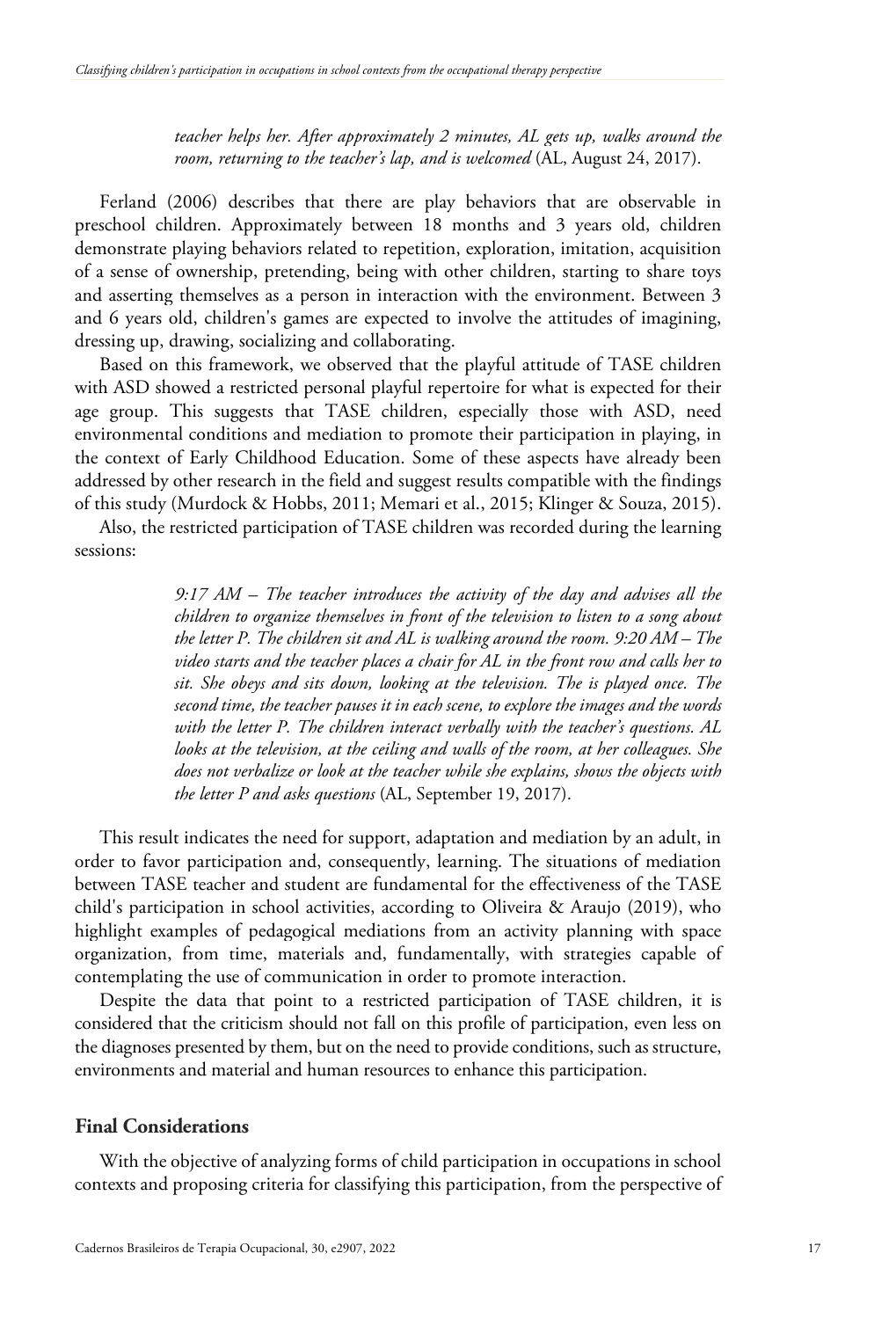occupational therapy, it is considered that the main occupations performed in Early Childhood Education were contemplated and analyzed: playing (as an axis practices), self-care and formal learning.

The methodological approach used favored this movement, since the technique of Narrative Descriptions provided the meeting, in-depth experience, horizontal contact and the full possibility of getting to know the children, in all their complexity and richness, understanding what they do, how and when they do, and often with whom they carry out these occupations.

Adopting the occupational perspective allows occupational therapists to see opportunities or barriers for the participation of children in occupations in Early Childhood Education, contributing to the multiplicity of looks that should be directed to children in this age group of intense development and potential, whether they present typical development or atypical. This perspective tends to contribute to the implementation of practices that are sensitive, inclusive and based on evidence resulting from previous studies.

It is considered that these relevant results help to trace paths in order to sensitize people to the specificities that permeate the forms of child participation in occupations in school contexts; to recognize forms of participation that occasionally show themselves apart from the skills expected for a certain age group, valuing the developed strategies and also the potential for new possibilities; to identify early facilitators and barriers to participation, as well as demands for the adequate provision of conditions, such as structure, environments and material and human resources, aiming to enhance the participation of all children in school environments and to strengthen and expand the performance of occupational therapists in these.

# **References**

- Abjornslett, M., Engelsrud, G. H., & Helseth, S. (2015). How children with disabilities engage in occupations during a transitional phase. *Journal of Occupational Science*, *22*(3), 320-333. http://dx.doi.org/10.1080/14427591.2014.952365.
- Bardin, L. (2011). *Análise de conteúdo*. São Paulo: Edições 70.
- Bentzen, W. R. (2012). Descrições Narrativas. In W. R. Bentzen. *Guia para observação e registro do comportamento infantil* (pp. 99-116). São Paulo: CENGAGE.
- Brasil. (1998). *Referencial curricular nacional para a educação infantil.* Brasília: MEC/SEF.
- Brasil. (2009, 17 de dezembro). Resolução nº 5, de 17 de dezembro de 2009. Fixa as Diretrizes Curriculares Nacionais para a Educação Infantil. *Diário Oficial [da] República Federativa do Brasil*, Brasília, seção 1, p. 18.
- Brasil. (2015). *Nota técnica conjunta n° 02/2015/MEC/SECADI/ DPEE – SEB/DICEI. Orientações para a organização e oferta do atendimento educacional especializado na educação infantil*. Brasília: MEC.
- Brasil. Conselho Federal de Fisioterapia e Terapia Ocupacional COFFITO. (2018, 26 de dezembro). Resolução nº 500, de 26 de dezembro de 2018. Reconhece e disciplina a especialidade de Terapia Ocupacional no Contexto Escolar, define as áreas de atuação e as competências do terapeuta ocupacional especialista em Contexto Escolar e dá outras providências. *Diário Oficial [da] República Federativa do Brasil*, Brasília, p. 81.
- Bundy, A. (2012). Children at play: can I play, too? In S. J. Lane, & A. C. Bundy. *Kids can be kids: a childhood occupations approach* (pp. 28-43). Philadelphia: F.A. Davis Company.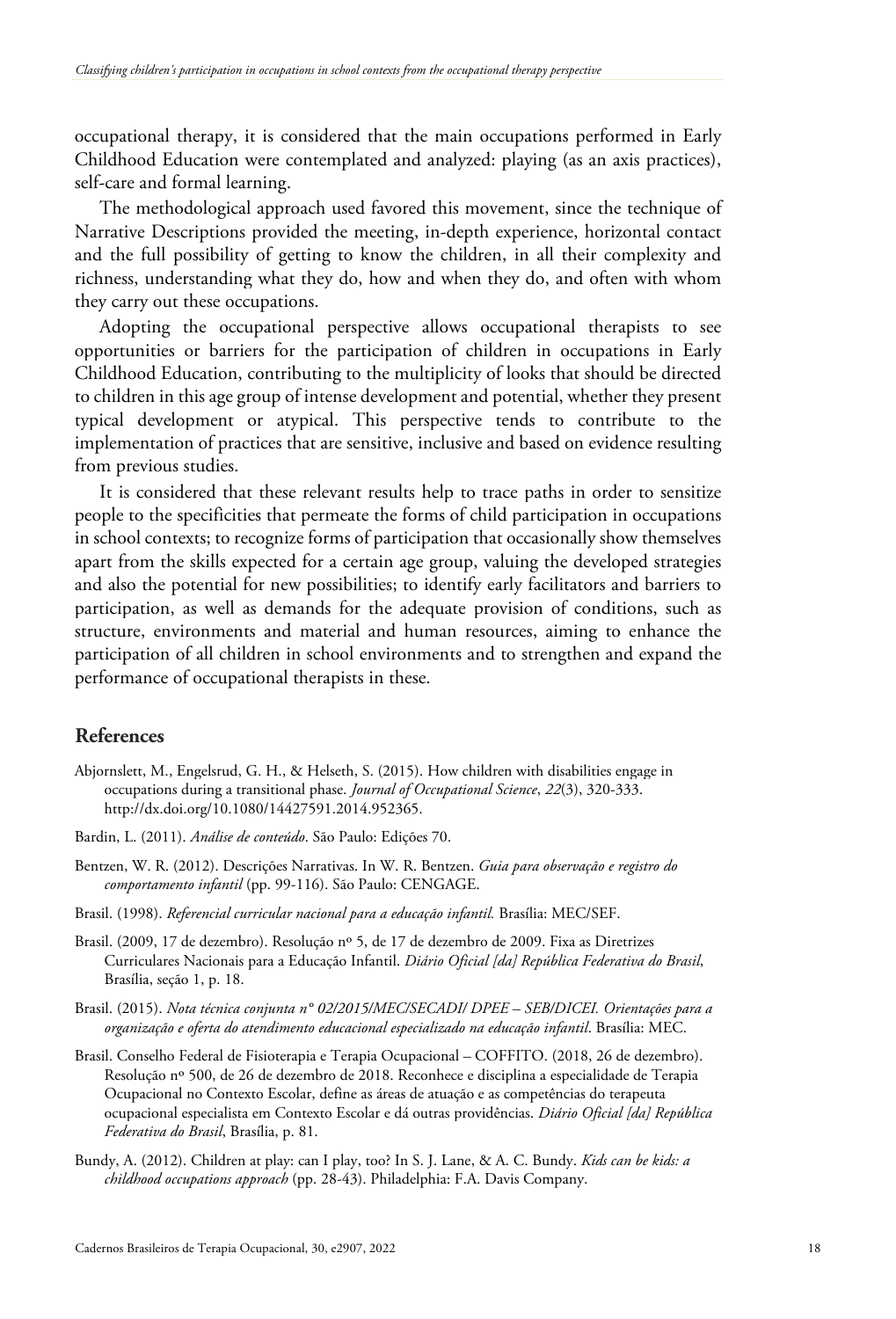- Carrasco, B. G. (2005). Retrato de uma creche: possibilidades da atuação da Terapia Ocupacional na educação infantil (0-2 anos). *Cadernos de Terapia Ocupacional da UFSCar*, *13*(2), 117-121.
- Case-Smith, J. (2001). Development of childhood occupations. In J. C. O'Brien & H. Kuhaneck. *Case-Smith's Occupational Therapy for Children* (pp. 71-94) Missouri: Mosby.
- Chapparo, C., & Hooper, E. (2005). Self-care at school: perceptions of six-year-old children. *The American Journal of Occupational Therapy*, *59*, 67-77. http://dx.doi.org/10.5014/ajot.59.1.67.
- Chapparo, C., & Lowe, S. (2012). School: participating in more than just the classroom. In S. J. Lane, & A. C. Bundy. *Kids can be kids: a childhood occupations approach* (pp. 83-100). Philadelphia: F. A. Davis Company.
- Chien, C. W., & Brown, T. (2017). Assessing children's occupations and participation. In S. Rodger & A. Kennedy-Behr (Eds.), *Occupation-centred practice with children: a practical guide for Occupational Therapists* (pp. 133-163). Reino Unido: Wiley Blackwell.
- Davis, J., & Polatajko, H. (2006). Occupational development of children. In S. Rodger & J. Ziviani (Eds.), *Occupational Therapy with children: understanding children's occupations and enabling participation* (pp. 136-157). Malden: Blackwell Publishing.
- Della Barba, P. C. S., & Minatel, M. (2013). Contribuições da Terapia Ocupacional para a inclusão escolar de crianças com autismo. *Cadernos de Terapia Ocupacional da UFSCar*, *21*(3), 601-608. http://dx.doi.org/10.4322/cto.2013.062.
- Emmel, M. L. G., Pereira, E. C., & Oliveira, A. A. E. (2001). *Avaliação de materiais lúdicos para crianças normais e especiais: relatório final de pesquisa*. São Carlos: DTO/UFSCar.
- Ferland, F. (2006). *O modelo lúdico: o brincar, a criança com deficiência física e a terapia ocupacional.* São Paulo: Roca.
- Fiaes, C. S., & Bichara, I. D. (2009). Brincadeiras de faz-de-conta em crianças autistas: limites e possibilidades numa perspectiva evolucionista. *Estudos de Psicologia*, *14*(3), 231-238. http://dx.doi.org/10.1590/S1413-294X2009000300007.
- Folha, D. R. S. C. (2019). *Perspectiva ocupacional da participação de crianças na Educação Infantil e implicações para a Terapia Ocupacional* (Tese de doutorado). Universidade Federal de São Carlos, São Carlos.
- Folha, D. R. S. C., & Carvalho, D. A. (2017). Terapia Ocupacional e formação continuada de professores: uma estratégia para a inclusão escolar de alunos com transtornos do neurodesenvolvimento. *Revista de Terapia Ocupacional da Universidade de São Paulo*, *28*(3), 281-289.
- Folha, D. R. S. C., & Della Barba, P. C. S. (2020). Produção de conhecimento sobre terapia ocupacional e ocupações infantis: uma revisão de literatura. *Cadernos Brasileiros de Terapia Ocupacional*, *28*(1), 227-245. http://dx.doi.org/10.4322/2526-8910.ctoar1758.
- Gartland, S. (2001). Occupational Therapy in preschool and childcare settings. In J. C. O'Brien & H. Kuhaneck. *Case-Smith's Occupational Therapy for Children* (pp. 731-755). Missouri: Mosby.
- Graham, N., Truman, J., & Heather, H. (2014). An exploratory study: expanding the concept of play for children with severe cerebral palsy. *British Journal of Occupational Therapy*, *77*(7), 358-365. http://dx.doi.org/10.4276/030802214X14044755581781.
- Hemmingsson, H., Borell, L., & Gustavsson, A. (2003). Participation in school: school assistants creating opportunities and obstacles for pupils with disabilities. *OTJR: Occup Particip Health*, *23*(3), 88-98. http://dx.doi.org/10.1177/153944920302300302.
- Hobson, J. A., Hobson, R. P., Malik, S., Bargiota, K., & Caló, S. (2013). The relation between social engagement and pretend play in autism. *British Journal of Developmental Psychology*, *31*(1), 114-127. http://dx.doi.org/10.1111/j.2044-835X.2012.02083.x.
- Joaquim, R. H. V. T., & Rizzo, I. C. (2018). Crianças na creche: o cuidado e a educação. In C. M. S. Martinez & C. R. Silva (Orgs.), *Redes de cooperação em creches: sete histórias sobre a integralidade do cuidado na infância e intersetorialidade em ação* (pp. 93-103). São Carlos: EdUFSCar.
- Jurdi, A. P. S., Teixeira, P. A., & Sá, C. S. C. (2017). Vulnerabilidade sócio ambiental e o cuidado na primeira infância: o olhar da terapia ocupacional para o trabalho em creche. *Revista de Terapia*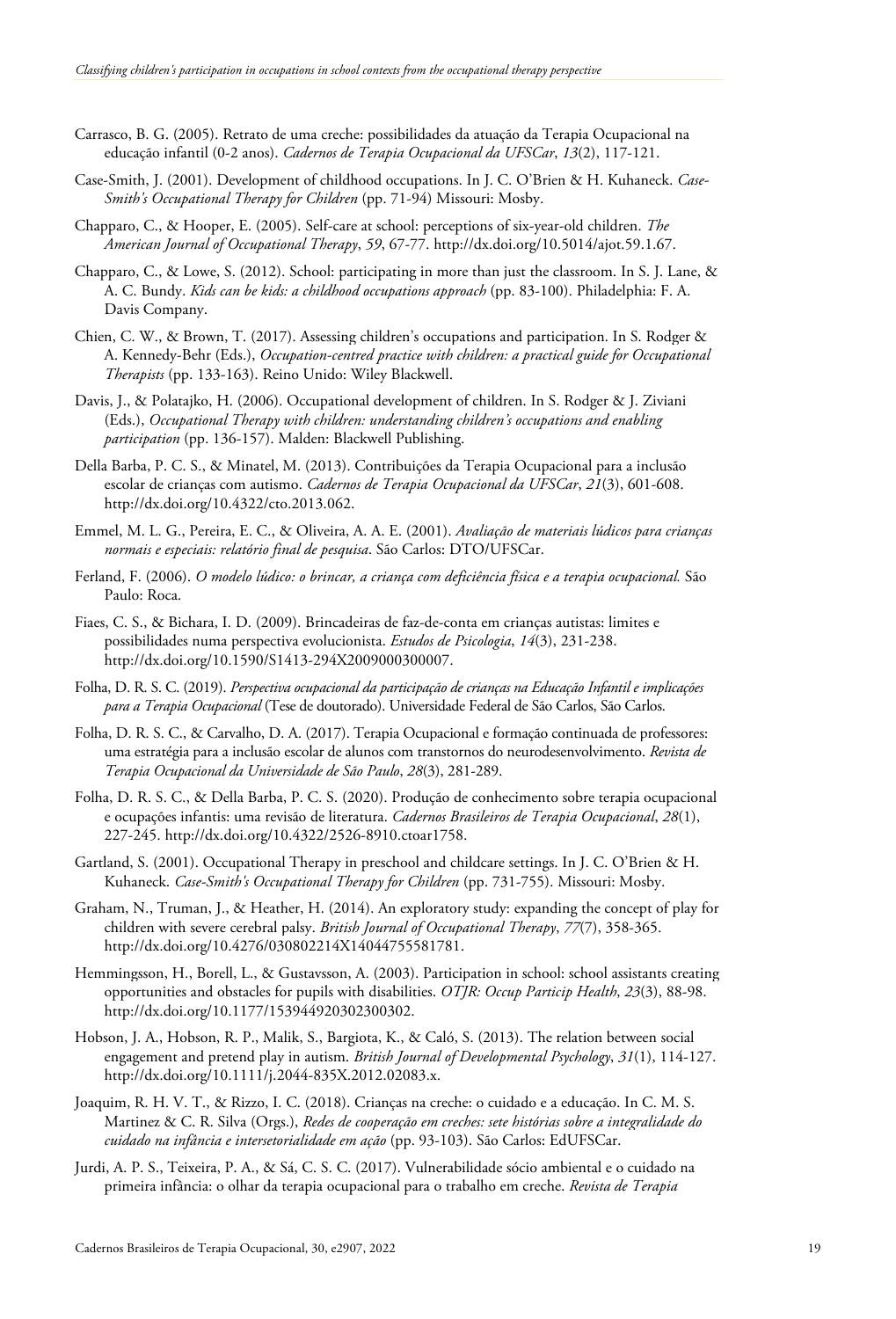*Ocupacional da Universidade de São Paulo*, *28*(3), 281-289. http://dx.doi.org/10.11606/issn.2238- 6149.v28i3p281-289.

- Klinger, E. F., & Souza, A. P. R. (2015). Análise clínica do brincar de crianças do espectro autista. *Distúrbios da Comunicação*, *27*(1), 15-25.
- Lane, S. J. (2012). Occupation and Participation: the heart of pediatric occupational therapy: Kids want to do things. In S. J. Lane, & A. C. Bundy. *Kids can be kids: a childhood occupations approach* (pp. 3- 9). Philadelphia: F.A. Davis Company.
- Law, M., Petrenchik, T., Ziviani, Z., & King, G. (2006). Participation of children in school and community. In S. Rodger & J. Ziviani (Eds.), *Occupational Therapy with children: understanding children's occupations and enabling participation* (pp. 67-90). Malden: Blackwell Publishing.
- Lynch, H., & Moore, A. (2016). Play as an occupation in occupational therapy. *British Journal of Occupational Therapy*, *79*(9), 519-520. http://dx.doi.org/10.1177/0308022616664540.
- Mandich, A., & Rodger, S. (2006). Doing, being and becoming: their importance for children. In S. Rodger & J. Ziviani (Eds.), *Occupational Therapy with children: understanding children's occupations and enabling participation* (pp. 115-135). Malden: Blackwell Publishing.
- Martinez, C. M. S., Fontaine, A. M. G., Santos, J. F. L., Marini, B. P. R., & Manzini, M. G. (2016). Redes de colaboração e intersetorialidade nas creches públicas do estado de São Paulo. *Cadernos de Terapia Ocupacional da UFSCar*, *24*(4), 673-680. http://dx.doi.org/10.4322/0104-4931.ctoAO0717.
- Memari, A. H., Panahi, N., Ranjbar, E., Moshayedi, P., Shafiei, M., Kordi, R., & Ziaee, V. (2015). Children with autism spectrum disorder and patterns of participation in daily physical and play activities. *Neurology Research International*, *2015*, 1-7. http://dx.doi.org/10.1155/2015/531906.
- Moreira, D. S., Vitta, A., Penitente, L. A. A., & Vitta, F. C. F. (2014). Influência de procedimentos educativos sobre os conceitos de berçários. *Revista de Terapia Ocupacional da Universidade de São Paulo*, *25*(3), 217-224. http://dx.doi.org/10.11606/issn.2238-6149.v25i3p217-224.
- Mulligan, S. (2012). Preschool: I'm learning now! In S. J. Lane & A. C. Bundy. *Kids can be kids: a childhood occupations approach* (pp. 63-82). Philadelphia: F.A. Davis Company.
- Murdock, L. C., & Hobbs, J. Q. (2011). Picture me playing: increasing pretend play dialogue of children with autism spectrum disorders. *Journal of Autism and Developmental Disorders*, *41*, 870-878. http://dx.doi.org/10.1007/s10803-010-1108-6.
- Oliveira, J. P., & Araujo, M. A. (2019). A participação de uma criança com Síndrome de Down em práticas pedagógicas na Educação Infantil. *Revista Ibero-Americana de Estudos em Educação, 14*(Esp. 1), 869-882. http://dx.doi.org/10.21723/riaee.v14iesp.1.12212.
- Oliveira, P. M. R., Dutra, L. R., Melo, P. P. T., & Rezende, M. B. (2015). Facilitadores e barreiras no processo de inclusão escolar de crianças com necessidades educativas especiais: a percepção das educadoras. *Revista de Terapia Ocupacional da Universidade de São Paulo*, *26*(2), 186-193. http://dx.doi.org/10.11606/issn.2238-6149.v26i2p186-193.
- Pelosi, M. B., & Nunes, L. R. D. P. (2011). A ação conjunta dos profissionais da saúde e da educação na escola inclusiva. *Revista de Terapia Ocupacional da Universidade de São Paulo*, *22*(1), 52-59. http://dx.doi.org/10.11606/issn.2238-6149.v22i1p52-59.
- Pfeifer, L. I., Pacciulio, A. M., Santos, C. A., Santos, J. L., & Stagnitti, K. E. (2011). Pretend play of children with cerebral palsy. *Physical & Occupational Therapy in Pediatrics*, *31*(4), 390-402. http://dx.doi.org/10.3109/01942638.2011.572149.
- Pontes, T. B., Almeida, C. P., Polatajko, H. J., & Davis, J. A. (2018). Diferenças e semelhanças nos repertórios ocupacionais de crianças brasileiras e canadenses. *Journal of Occupational Science, 25*(4), 530-541. http://dx.doi.org/10.1080/14427591.2018.1551049.
- Rocha, A. N. D. C., & Deliberato, D. (2012). Atuação do terapeuta ocupacional no contexto escolar: o uso da tecnologia assistiva para o aluno com paralisia cerebral na educação infantil. *Revista de Terapia Ocupacional da Universidade de São Paulo*, *23*(3), 263-273. http://dx.doi.org/10.11606/issn.2238- 6149.v23i3p263-273.